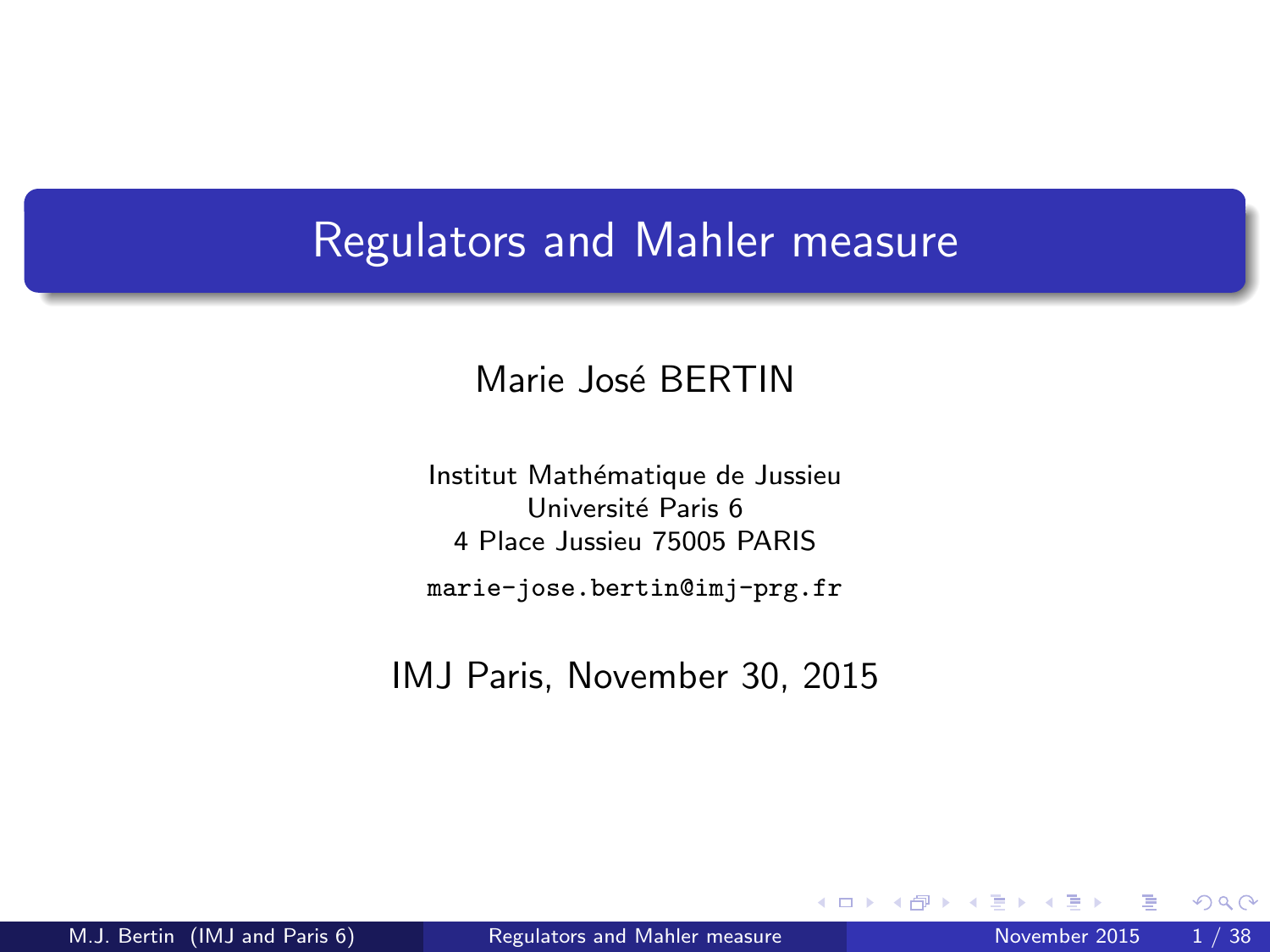#### The first was D.H.Lehmer

" On factorization of certain cyclotomic functions" (1933) with his famous question (still unsolved): does there exist a monic irreducible polynomial P, non cyclotomic, with integer coefficients such that

> $\Omega(P) := \prod \; \; \textit{max}(|\alpha|, 1) < \Omega(P_0) \simeq 1.1762...$  $P(\alpha)=0$

where  $P_0$  is the Lehmer's polynomial

$$
X^{10} + X^9 - X^7 - X^6 - X^5 - X^4 - X^3 + X + 1?
$$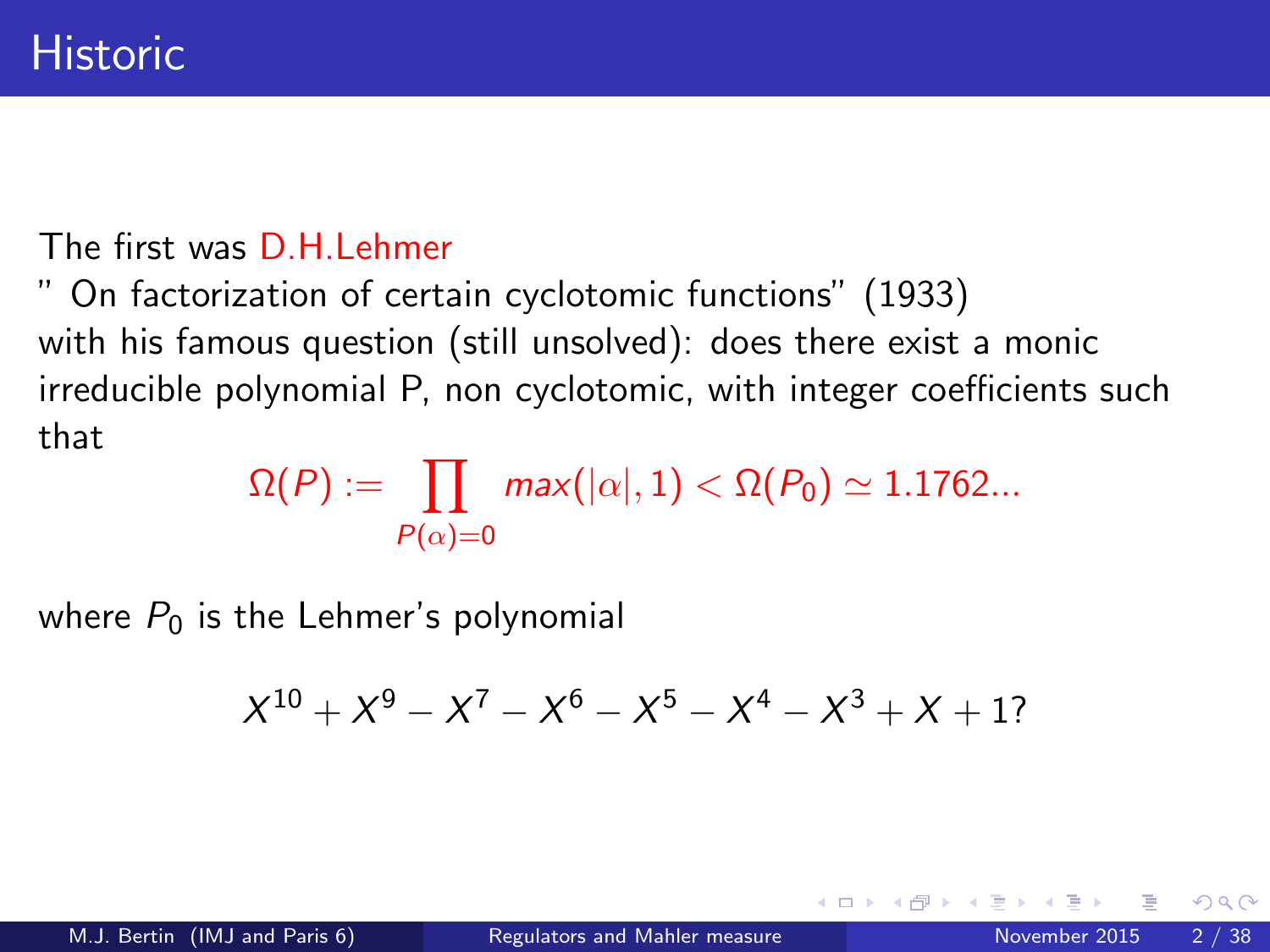In fact

$$
\Omega(P)=M(P)
$$

the Mahler measure of  $P$  (introduced by Mahler in 1962). The logarithmic Mahler's measure of a polynomial  $P$  is

$$
m(P) := \frac{1}{(2\pi i)^n} \int_{\mathbb{T}^n} \log |P(x_1,\dots,x_n)| \frac{dx_1}{x_1} \dots \frac{dx_n}{x_n}
$$

and the Mahler's measure

$$
M(P):=\exp(m(P)).
$$

By Jensen's formula, if  $P \in \mathbb{Z}[X]$  is monic, then

$$
M(P) = \prod_{P(\alpha) = 0} max(|\alpha|, 1).
$$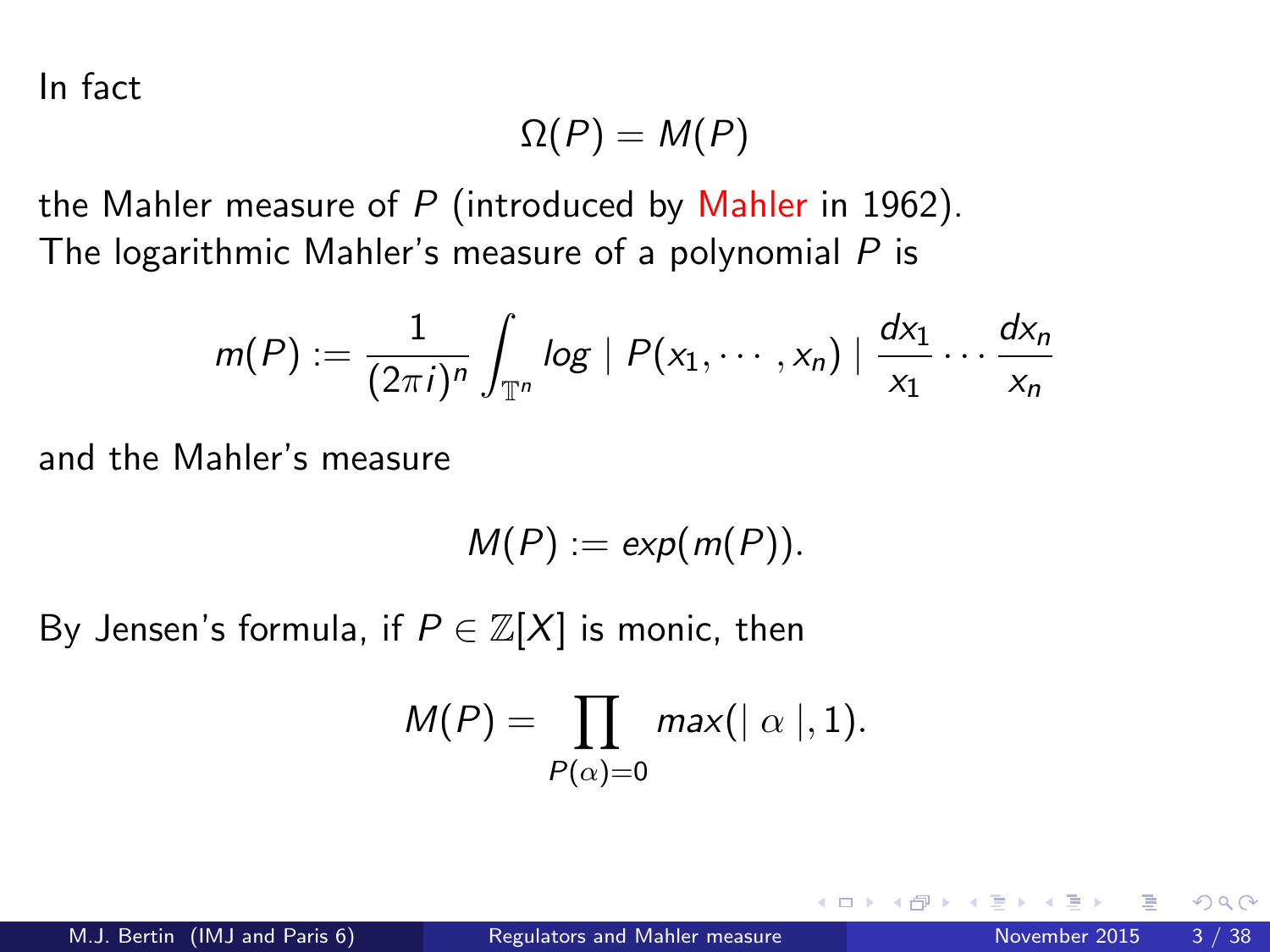If  $A(x, y)$  is in two variables we can write

$$
A(x, y) = a_0(y) \prod_{j=1}^d (x - x_j(y))
$$

with  $x_i(y)$  algebraic functions in y.

4 0 8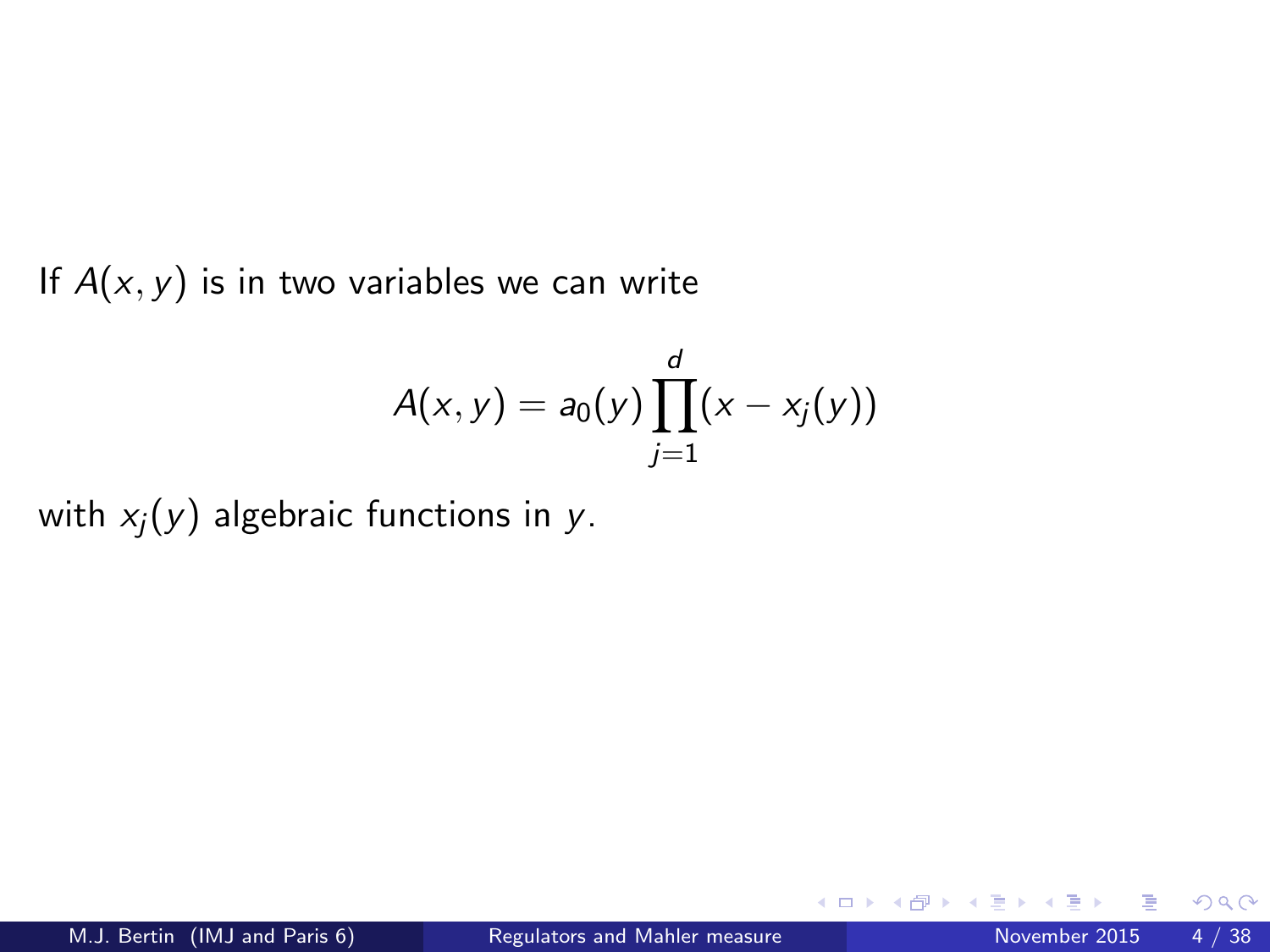By Jensen's formula

$$
m(A) = m(a_0) + \sum_{j=1}^{d} \frac{1}{2\pi i} \int_{|y|=1} \log^+ |x_j(y)| \frac{dy}{y}
$$

where  $\log^+ | z | = \log | z |$  if  $| z | \ge 1$  and 0 otherwise. Defining

$$
\eta(x, y) := \log |x| \, d \arg y - \log |y| \, d \arg x
$$

a real differential 1-form on  $X \setminus S$  (X the variety defined by the polynomial A, smooth projective completion of Y zero locus of A, S points of X where  $x$  or  $y$  has a zero or a pole), we get

$$
m(A) = m(a_0) + \frac{1}{2\pi} \int_{\gamma} \eta(x, y)
$$

 $\gamma$  oriented path on X projecting to  $Y \cap \{ |y| = 1, |x| \geq 1 \}$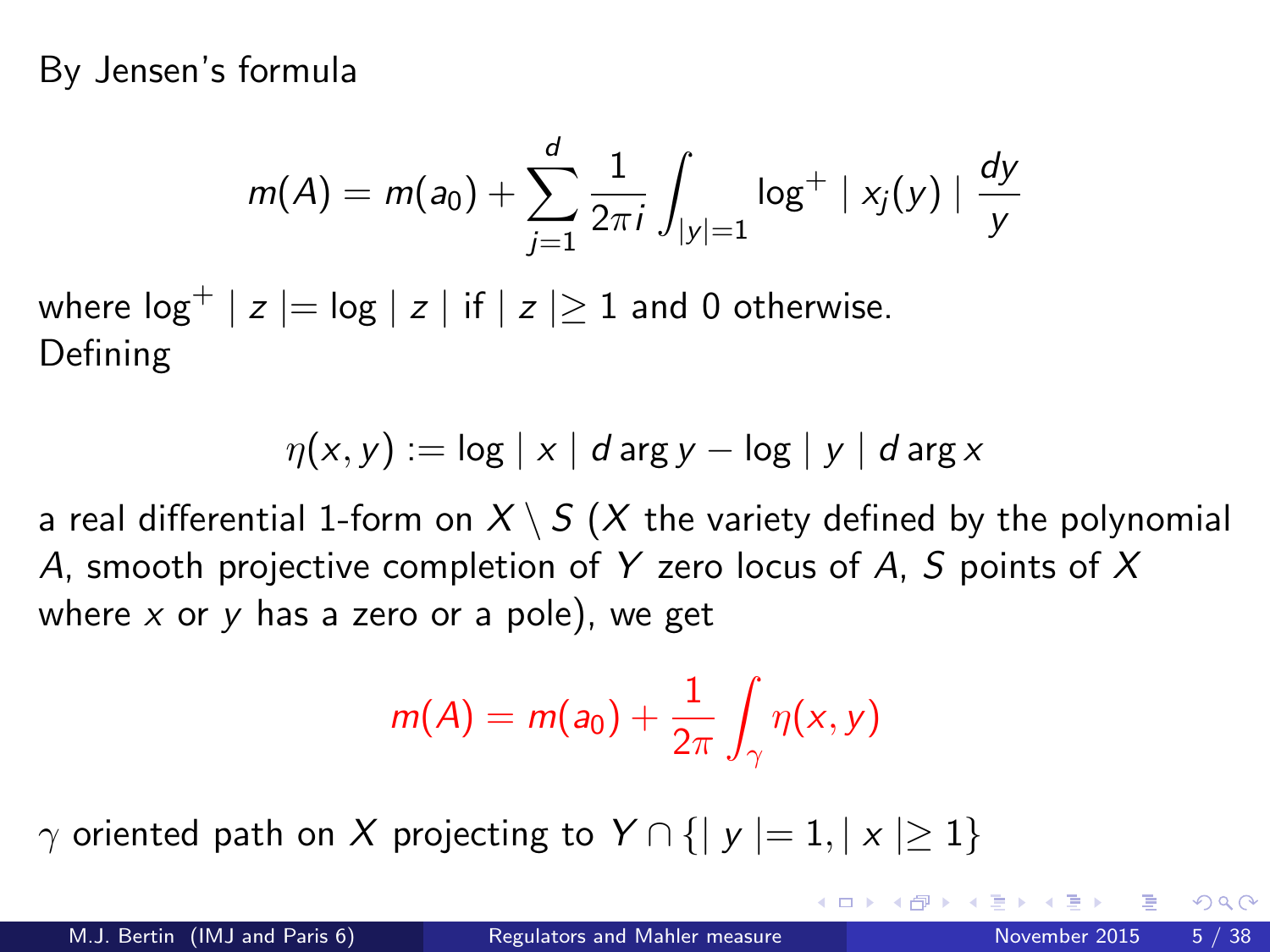Then Smyth (1971)

$$
M(P) \ge M(X^3 - X - 1) \approx 1.32...
$$

if  $P$  is non reciprocal. The obstruction for Lehmer's question is therefore the reciprocal polynomials.

 $\leftarrow$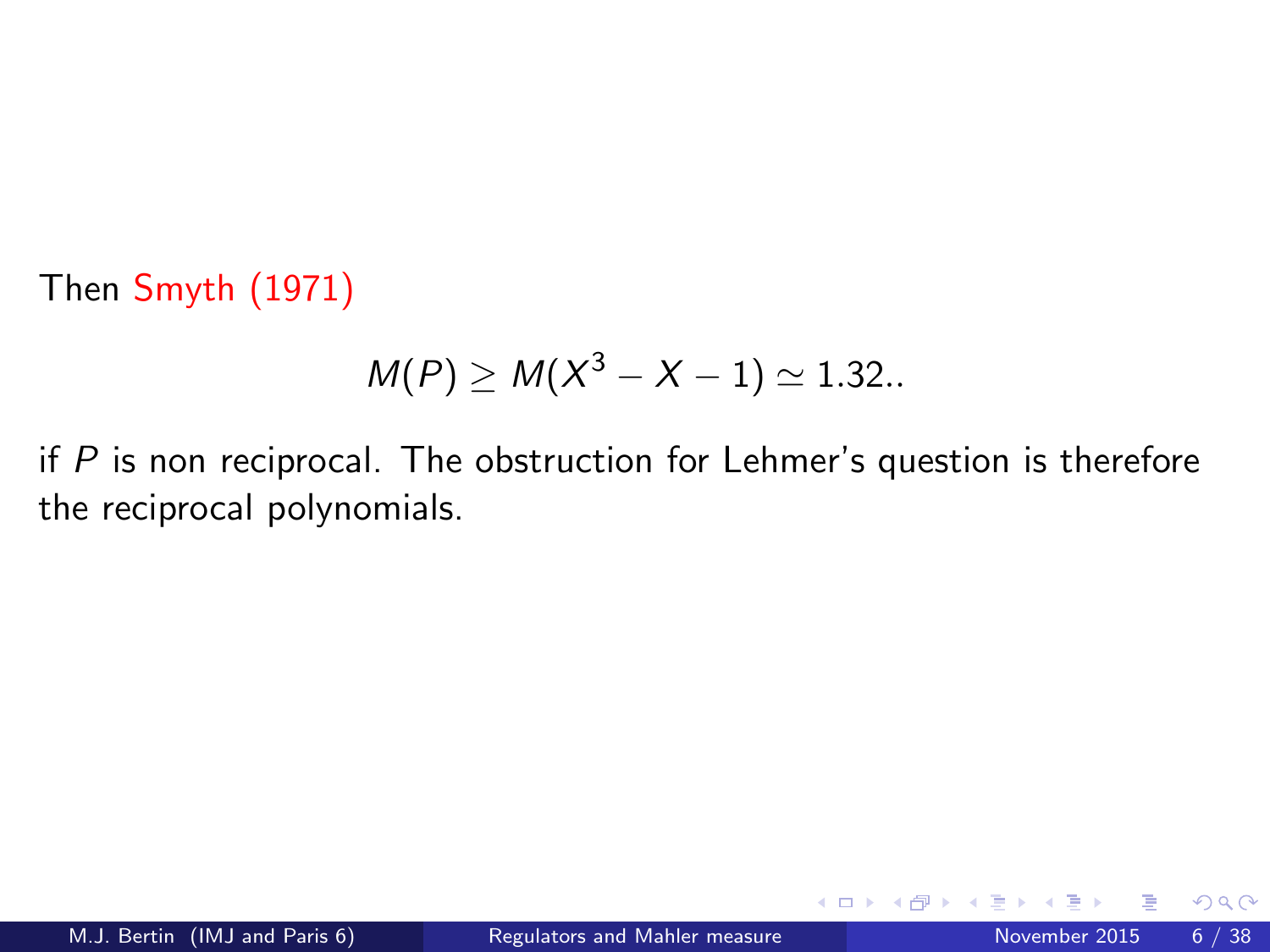Boyd's limit formula (1981)

$$
m(P(x, x^N)) \longrightarrow m(P(x, y))
$$

is a hope to get small measures in one variable from small measures in two variables.

$$
M((x + 1)y2 + (x2 + x + 1)y + x(x + 1)) = 1.25...
$$

$$
M(y2 + (x2 + x + 1)y + x2) = 1.28...
$$

are the smallest known measures in two variables.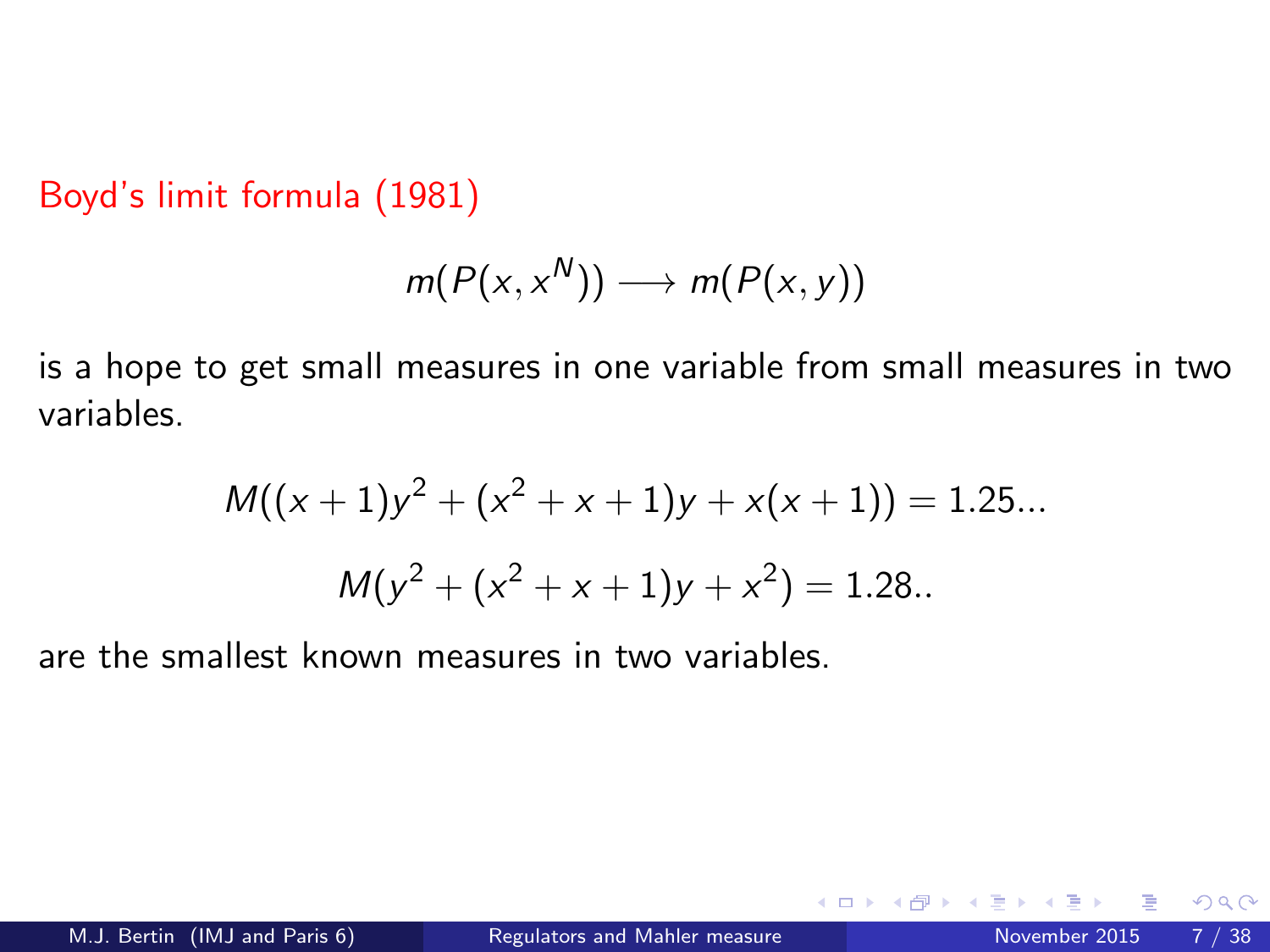At the same time Smyth obtained the first explicit Mahler measures:

$$
m(x + y + 1) = L'(\chi_{-3}, -1) = \frac{3\sqrt{3}}{4\pi}L(\chi_{-3}, 2)
$$

$$
m(x + y + z + 1) = \frac{7}{2\pi^2}\zeta(3)
$$

4 0 8 4

**STAR**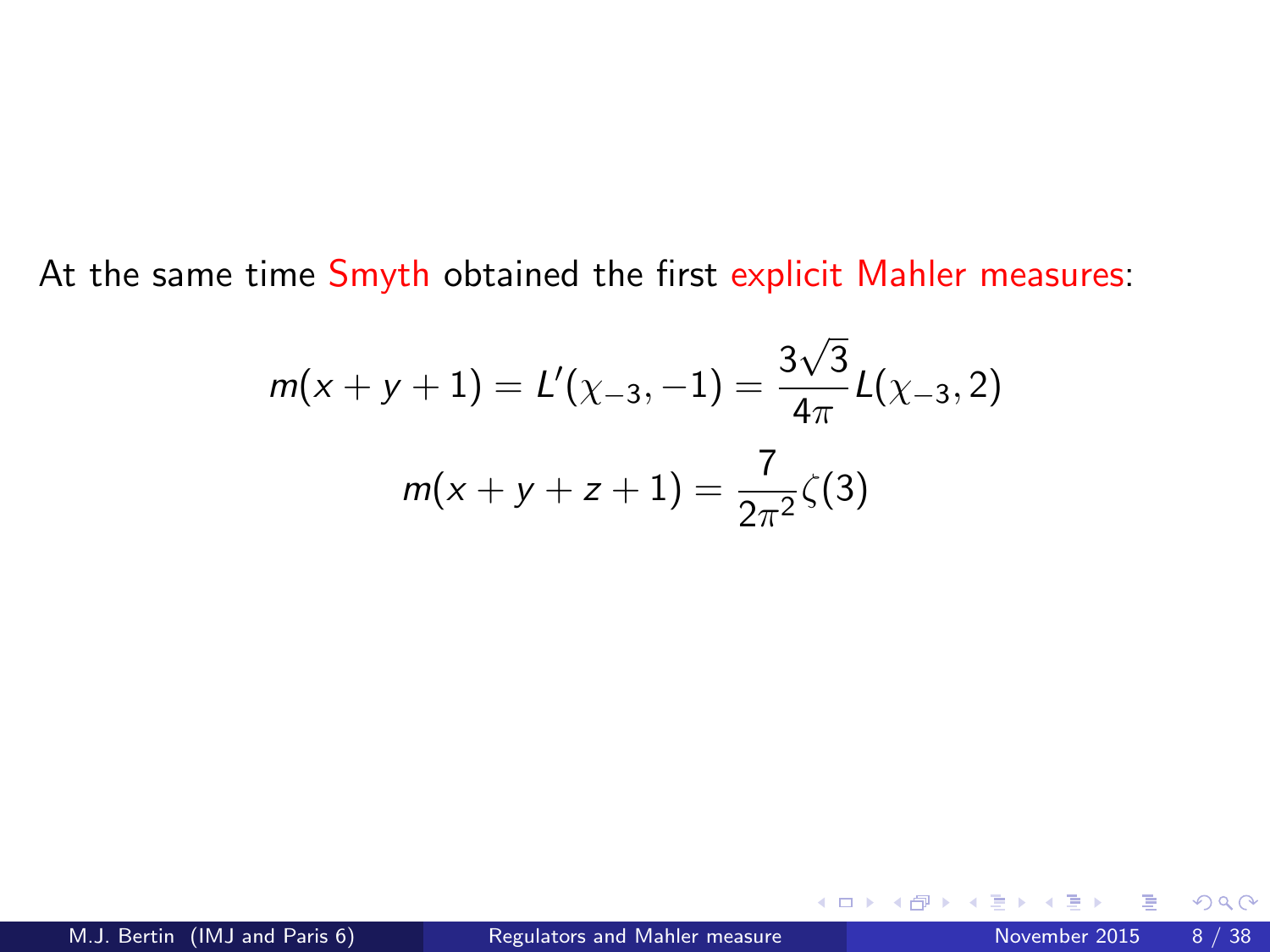The result is Deninger's guess (1996) proved in 2011 by Rogers and Zudilin, then again by Zudilin in 2013

$$
m(x+\frac{1}{x}+y+\frac{1}{y}+1)=\frac{15}{4\pi^2}L(E,2)=:L'(E,0)=b_{15}
$$

The elliptic curve  $E$  (algebraic closure of the zero set of the polynomial) is 15a8 (Cremona's notation) of conductor 15 defined by

$$
Y^2 + XY + Y = X^3 + X^2
$$

Its L-series is given by the modular form

$$
f_{15A}(z)=\eta(z)\eta(3z)\eta(5z)\eta(15z)
$$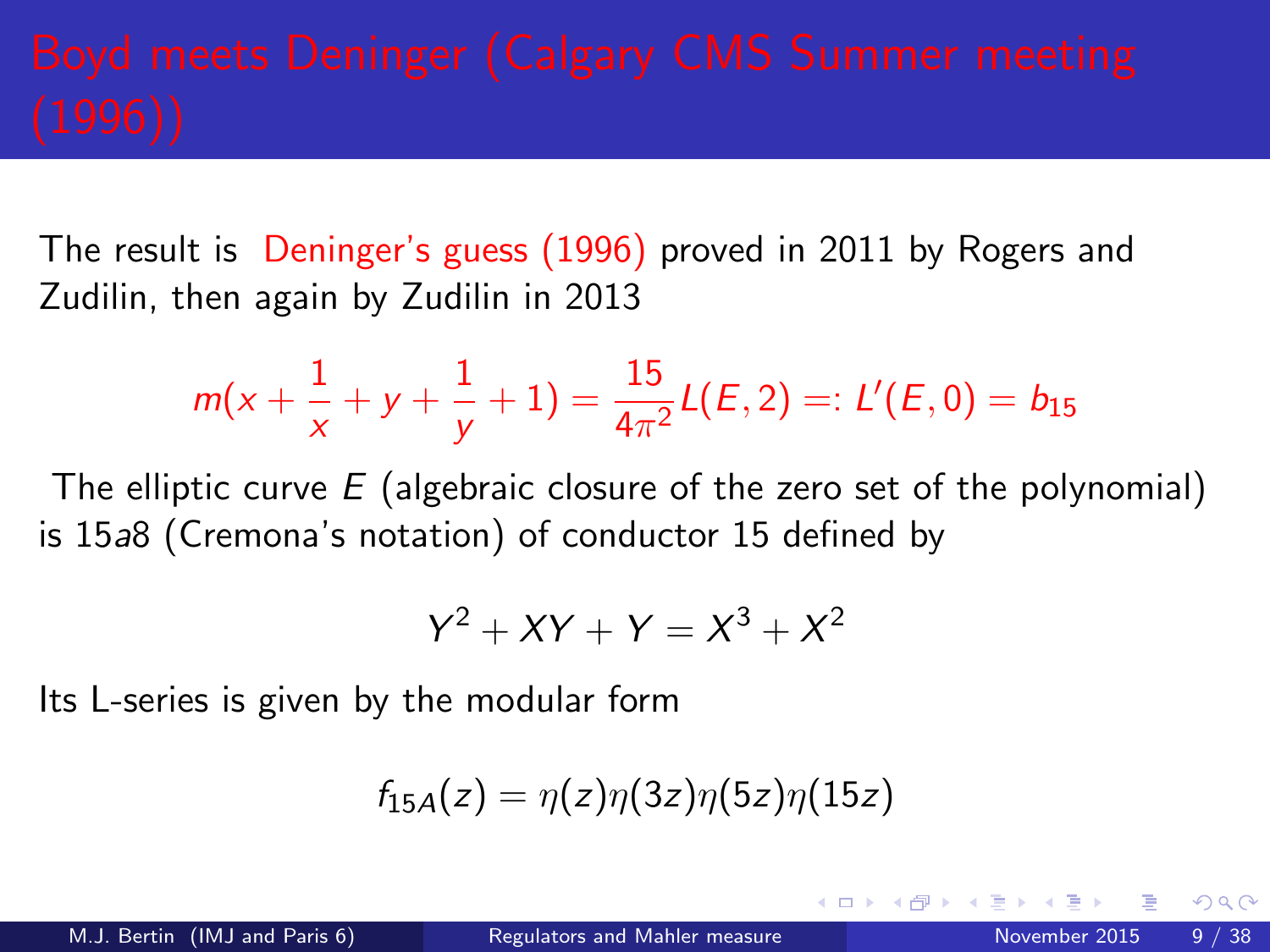The polynomial

$$
P=x+\frac{1}{x}+y+\frac{1}{y}+1
$$

is tempered

"Tempered" means the roots of all the face polynomials of the Newton polygon of P are roots of unity.

The polynomial

$$
Y^2+XY+Y-(X^3+X^2)\\
$$

is also tempered.

Very important to obtain formulas "à la Deninger".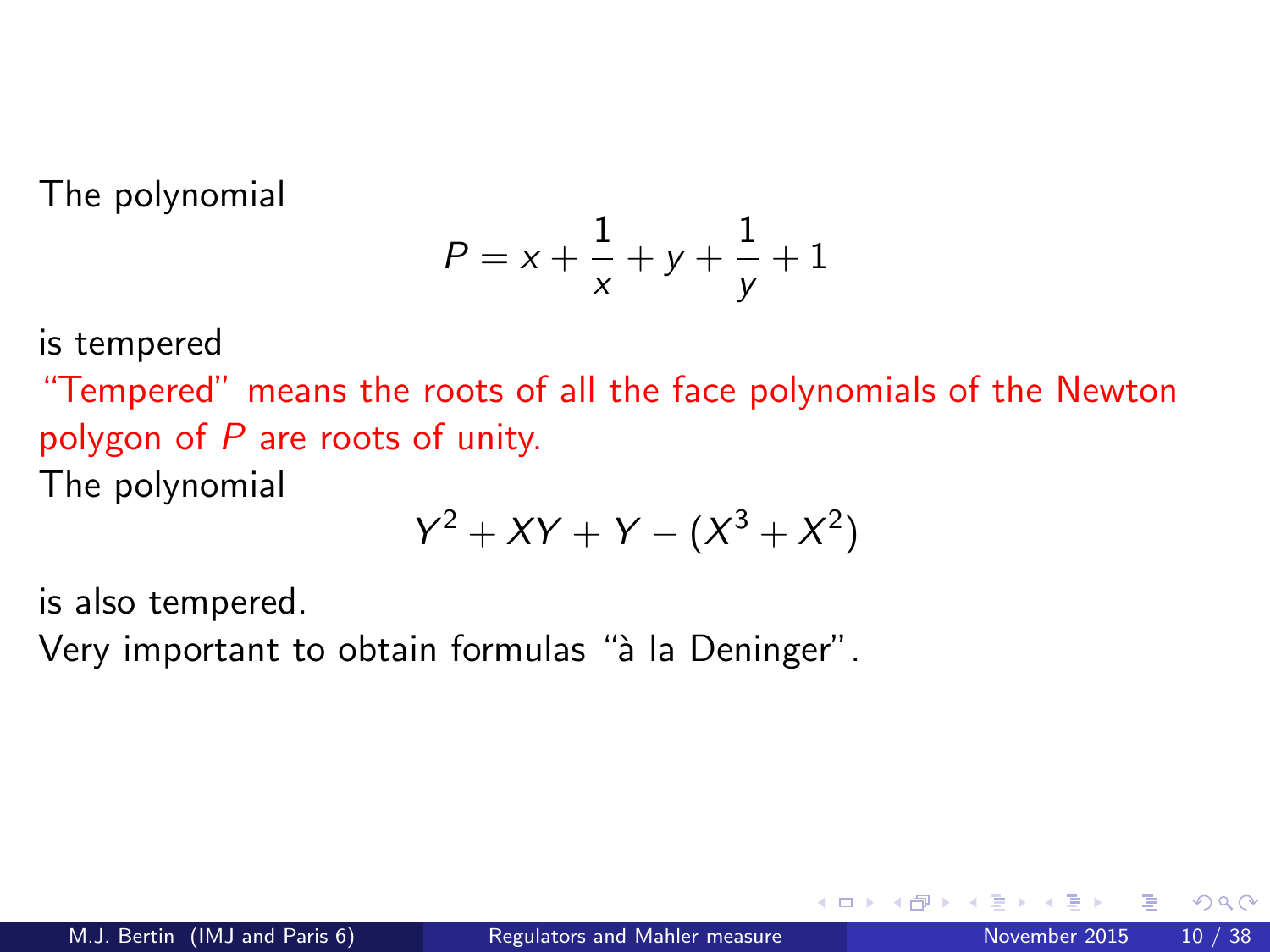### Just after Deninger's guess, Boyd obtained a lot of conjectures based on numerical computations.

He studied families of 'tempered polynomials' mostly reciprocal defining elliptic curves, comparing their Mahler measures and their L-series. The most famous family is  $p_k$ 

$$
m(p_k) = m\left(x + \frac{1}{x} + y + \frac{1}{y} + k\right) \stackrel{?}{=} s_k \frac{N_k}{4\pi^2} L(E_{(k)}, 2) = s_k b_k
$$

 $\varsigma_{k}$  is a rational number (often integer),  $E_{(k)}$  is the elliptic curve, algebraic closure of the zero set of the polynomial.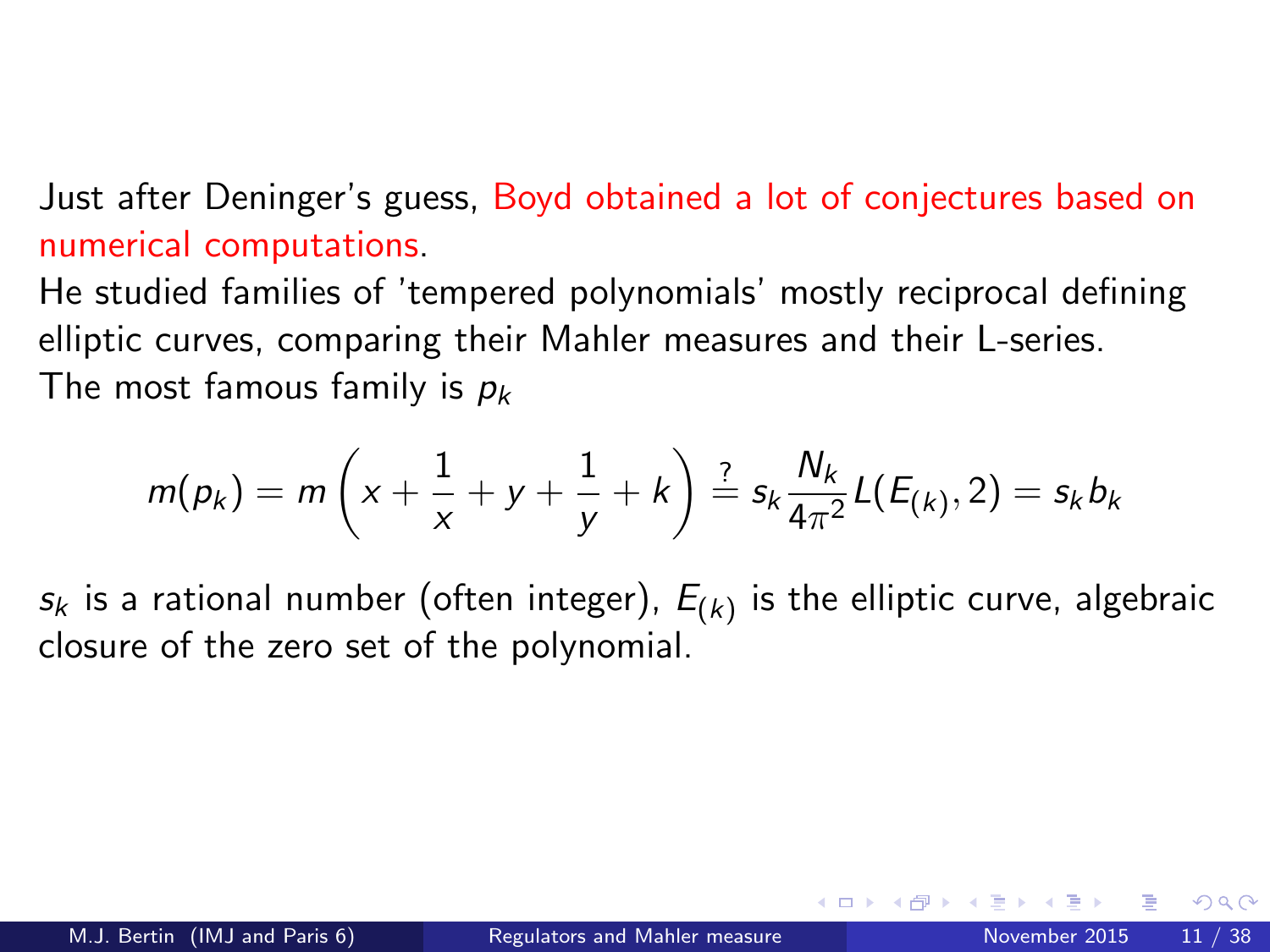# Results for the family  $p_k$

(B.=Brunault, L.=Lalin, M.=Mellit, R-V.=Rodriguez-Villegas, R.=Rogers, S.=Samart, Z.=Zudilin)

| k              | $S_k$  | $N_k$ | Proofs from                           |  |  |
|----------------|--------|-------|---------------------------------------|--|--|
| 1              | 1      | 15    | $\overline{R}$ -Z. (2011), Z. (2013)  |  |  |
| $\overline{2}$ | 1      | 24    | Z. (2013)                             |  |  |
| 3              | 2      | 21    | B. (April 2015), L.-S.-Z. (July 2015) |  |  |
| 5              | 6      | 15    |                                       |  |  |
| 6              | 1/2    | 120   |                                       |  |  |
| $\overline{7}$ | 1/2    | 231   |                                       |  |  |
| 8              | 4      | 24    | R.-L. (2008)                          |  |  |
| 9              | 1/2    | 195   |                                       |  |  |
| 10             | $-1/8$ | 840   |                                       |  |  |
| 11             | $-1/8$ | 1155  |                                       |  |  |
| 12             | 2      | 48    | B. (April 2015)                       |  |  |

4 D F

 $QQ$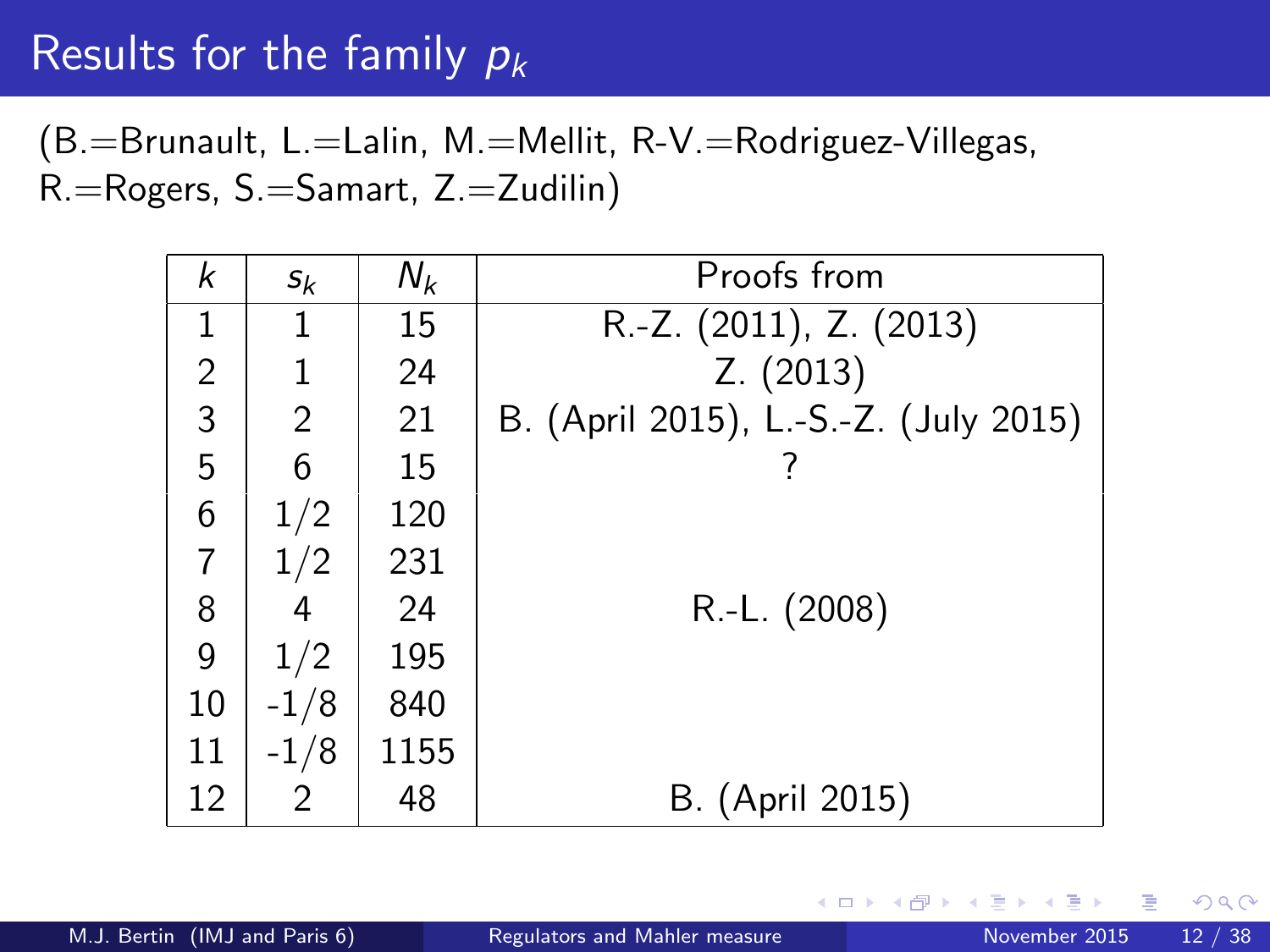|               | $s_k$         | Νı | Proofs from     |
|---------------|---------------|----|-----------------|
|               | $\mathcal{P}$ | 17 | Z. (2013)       |
| 2i            |               | 40 | Z. (2013)       |
| $\sqrt{2}$    |               | 56 | Z. (2013)       |
| $^{\prime}$ 2 |               | 32 | R.-V. (1999) CM |
|               |               | 64 | R.-V. (1999) CM |

4 0 8

 $\rightarrow$ 

э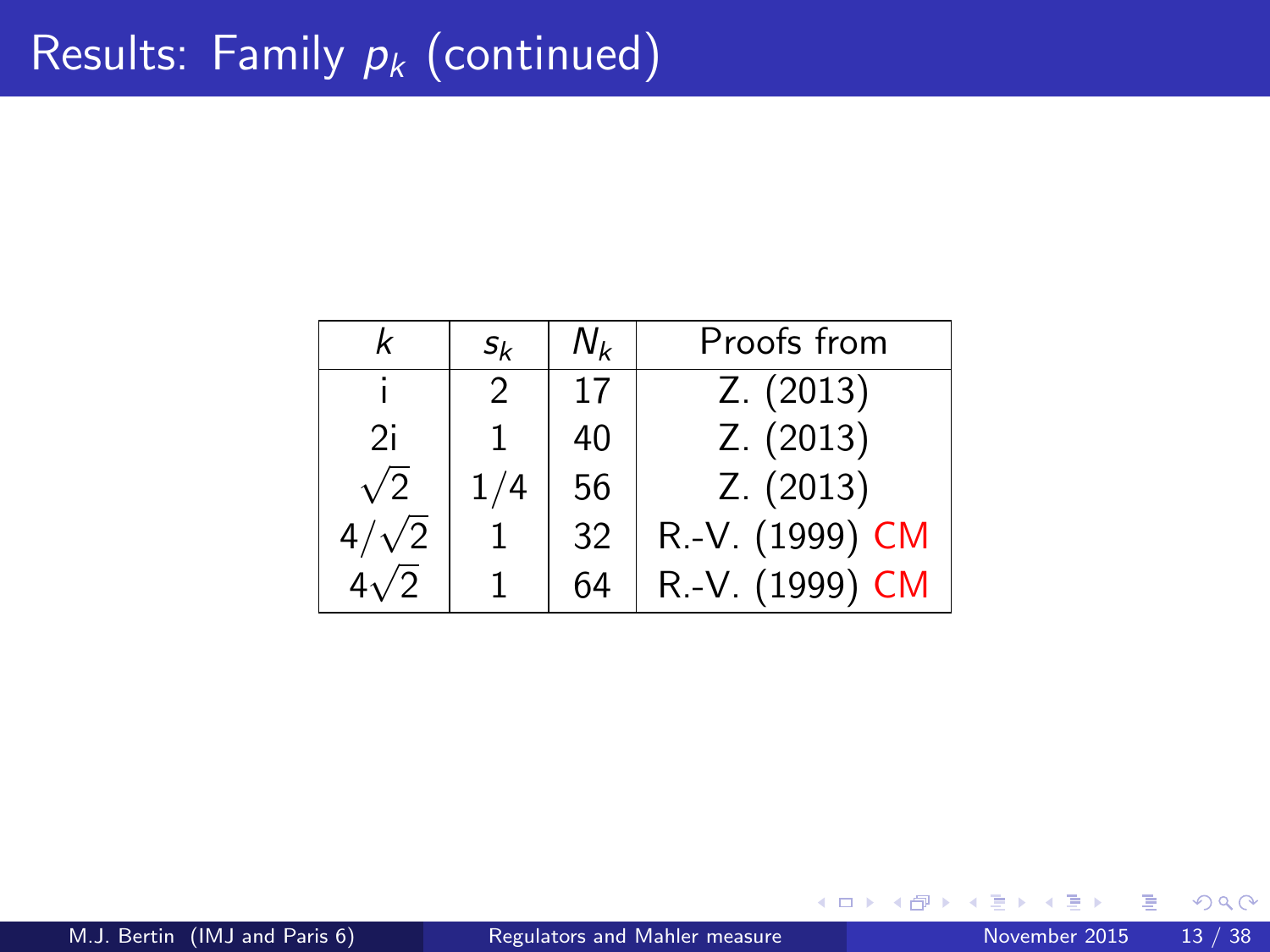In the family

$$
P_k = x^3 + y^3 + 1 - kxy
$$

Mellit preprint (2009) arxiv (2012)  $m_{-1} = 2b_{14}$ ,  $m_5 = 7b_{14}$ In the family

$$
P_k = (x + 1)y^2 + (x^2 + kx + 1)y + x(x + 1)
$$

Mellit preprint (2009) arxiv (2012)  $m_1 = b_{14}$ ,  $m_{-5} = 6b_{14}$ ,  $m_{10} = 10b_{14}$ In the family

$$
P_k = y^2 + kxy + y - x^3
$$

Brunault arxiv (april 2015)  $m_{-1} = 2b_{14}$ ,  $m_{-2} = b_{35}$ ,  $m_{-3} = b_{54}$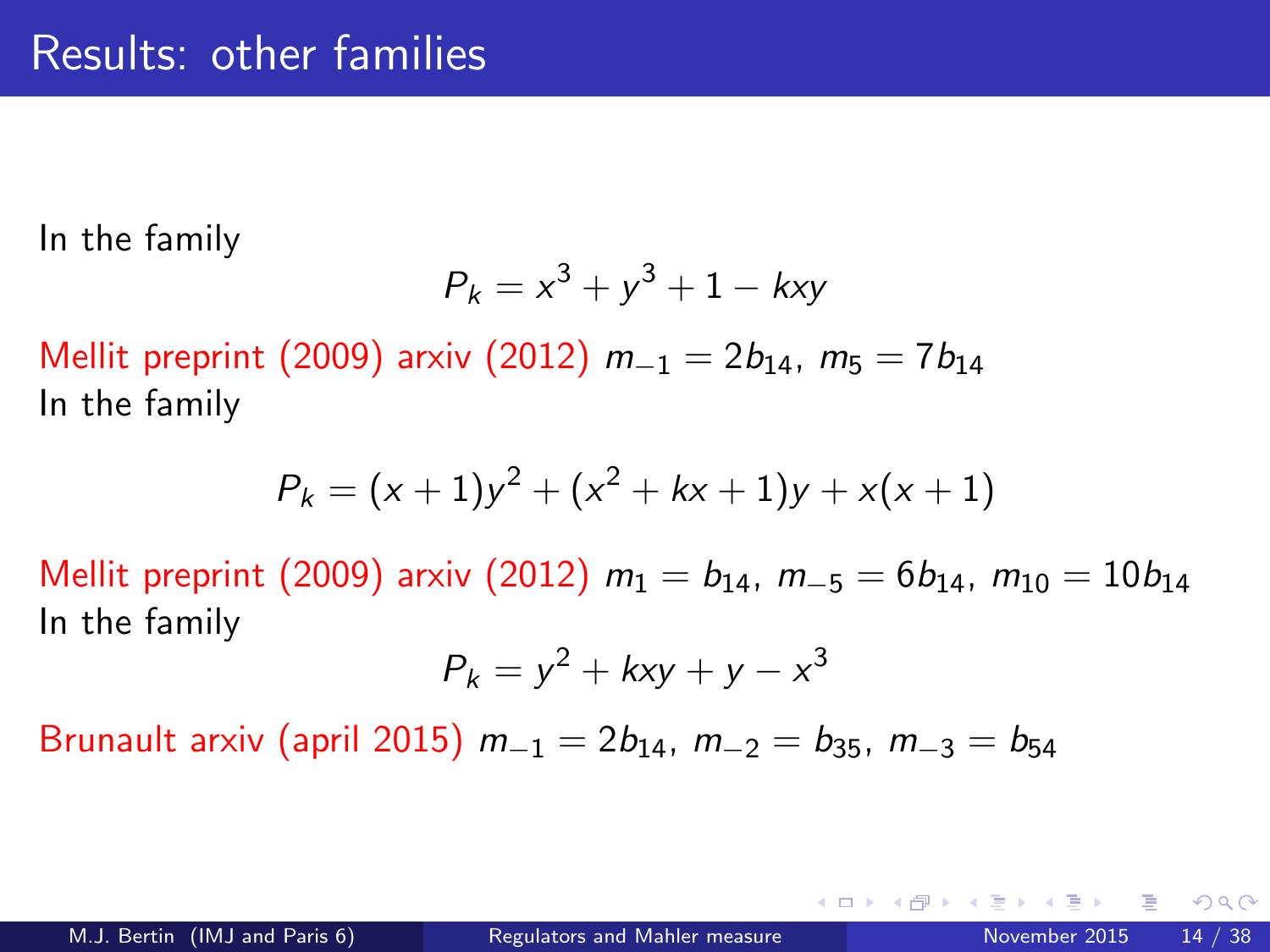Related also to the family

$$
P_k(x, y) = (x + 1)y^2 + (x^2 + kx + 1)y + x(x + 1)
$$

Boyd conjectured the two formulae

$$
m_4 = 3b_{20}
$$
 and  $m_{-2} = 2b_{20}$ .

In fact,  $E^4$  is isomorphic to the curve 20*a*2  $[0,1,0,-1,0]$ ,  $E^{-2}$  is isomorphic to the curve  $20a1$   $[0, 1, 0, 4, 4]$ , 2-isogenous to  $20a2$ . The corresponding modular form on  $\Gamma_0(20)$  thus giving the L-series is

$$
f_{20A} = \eta(2z)^2 \eta(10z)^2 = q - 2q^3 - q^5 + 2q^7 + q^9 + 2q^{13} + 2q^{15} \dots
$$

The main ingredients are regulators and modular units.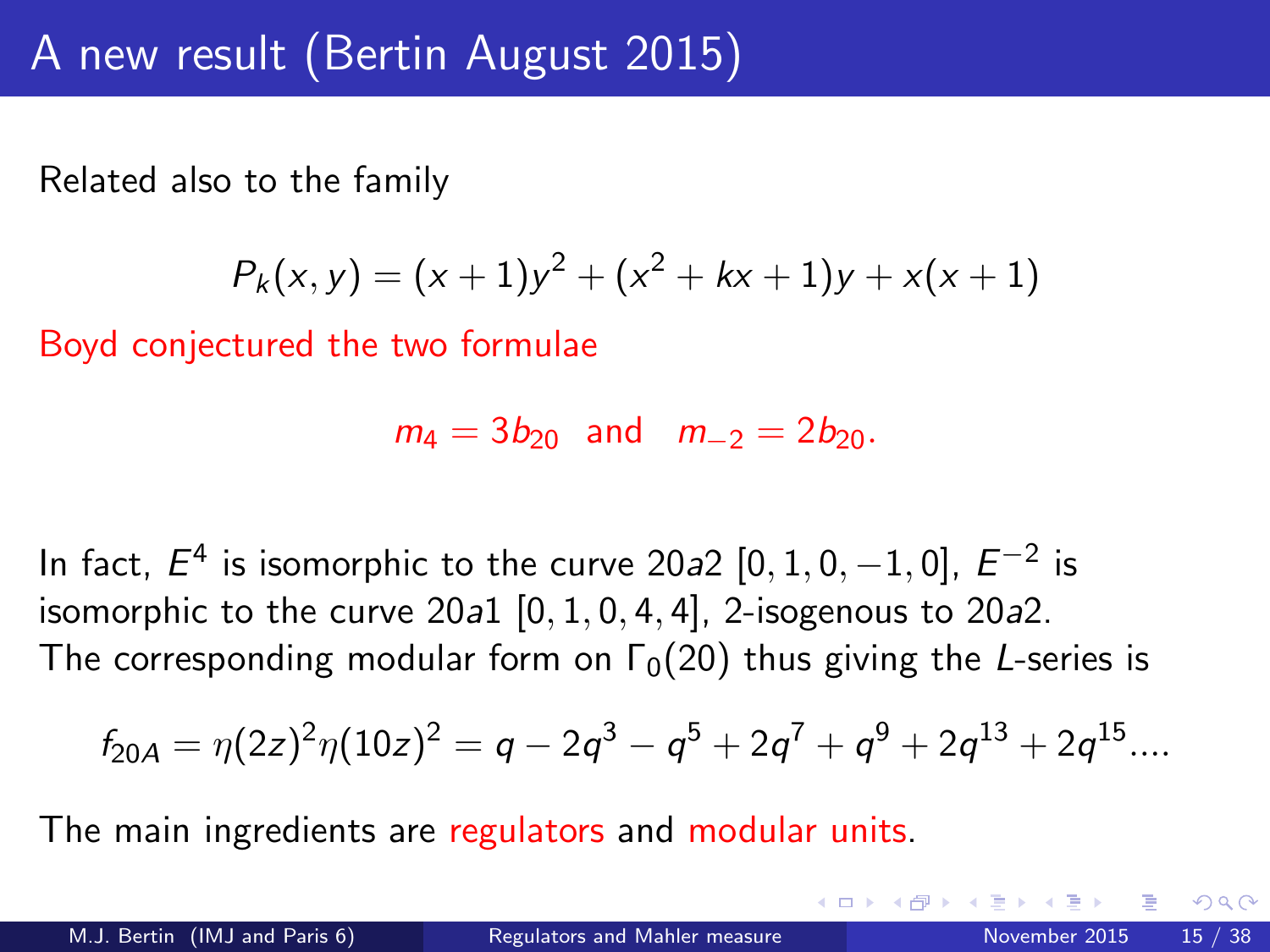For CM elliptic curves in Boyd's families Rodriguez-Villegas proved the conjectures using Eisenstein-Kronecker series. For example,

$$
m(x + \frac{1}{x} + y + \frac{1}{y} + k) = \Re\left(\frac{16\Im\tau}{\pi^2} \sum_{m,n}^{\prime} \frac{\chi_{-4}(m)}{(m+n4\tau)^2(m+n4\overline{\tau})}\right)
$$
  
=  $\Re\left(-\pi\tau + 2\sum_{n=1}^{\infty} \sum_{d|n}^{\infty} \chi_{-4}(d)d^2\frac{q^n}{n}\right)$ 

with

$$
q = e^{2\pi i \tau} = q\left(\frac{16}{k^2}\right) = \text{exp}\left(-\pi \frac{{}_2F_1\left(\frac{1}{2},\frac{1}{2};1,1-\frac{16}{k^2}\right)}{{}_2F_1\left(\frac{1}{2},\frac{1}{2};1,\frac{16}{k^2}\right)}\right)
$$

4 0 8

D.

 $QQ$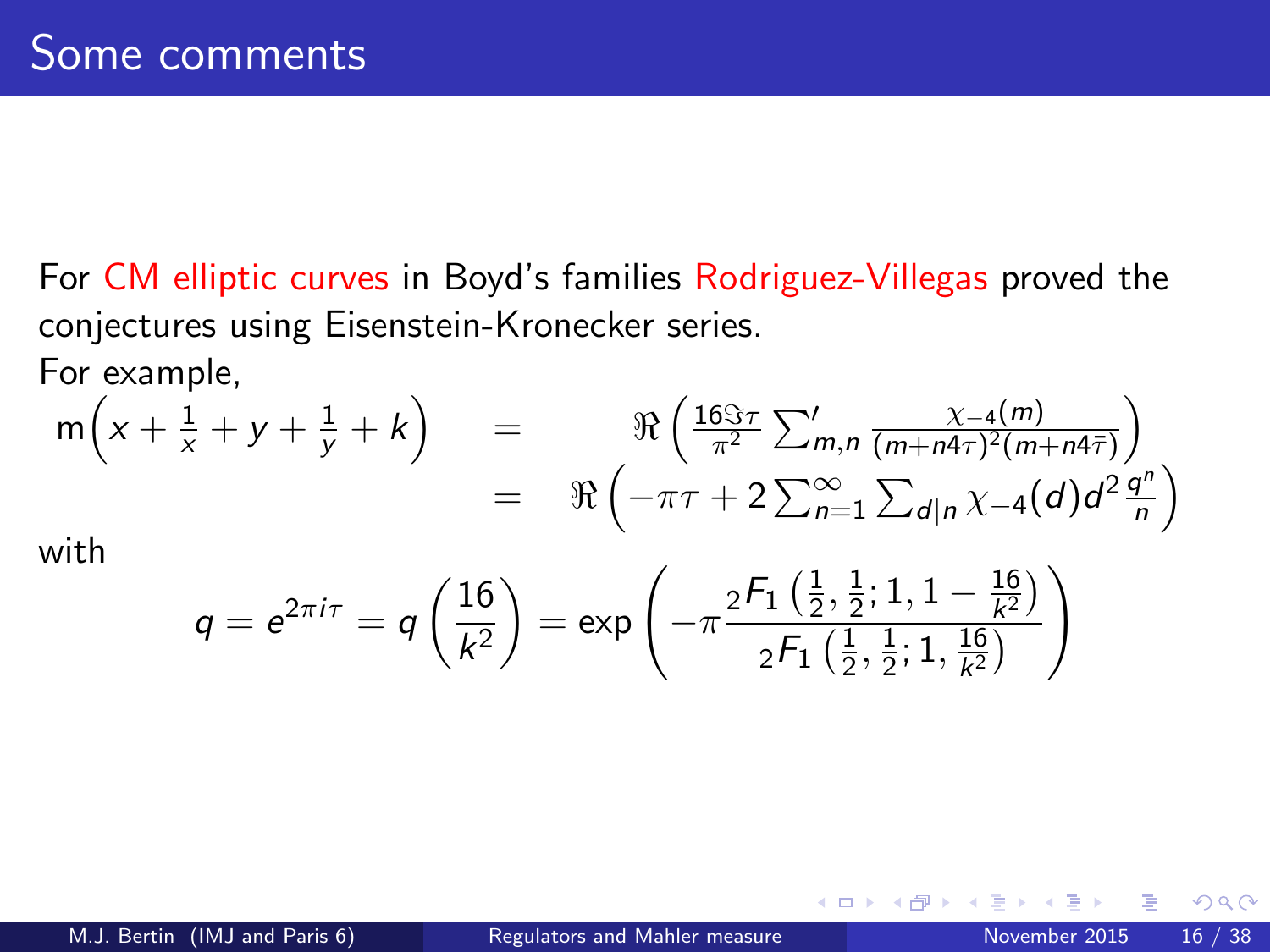For elliptic modular curves E, Beilinson proved

$$
L(E,2) = \pi D^{E}(\xi), \quad \xi \in \mathbb{Z}[E(\mathbb{C})]_{\text{tors}}
$$

For a general elliptic curve  $E$ , Zagier conjectured

$$
L(E/\mathbb{Q},2) \stackrel{?}{=} \pi D^{E}(\xi), \quad \xi \in \mathbb{Z}[E(\bar{\mathbb{Q}})^{\text{Gal}(\bar{\mathbb{Q}}/\mathbb{Q})}
$$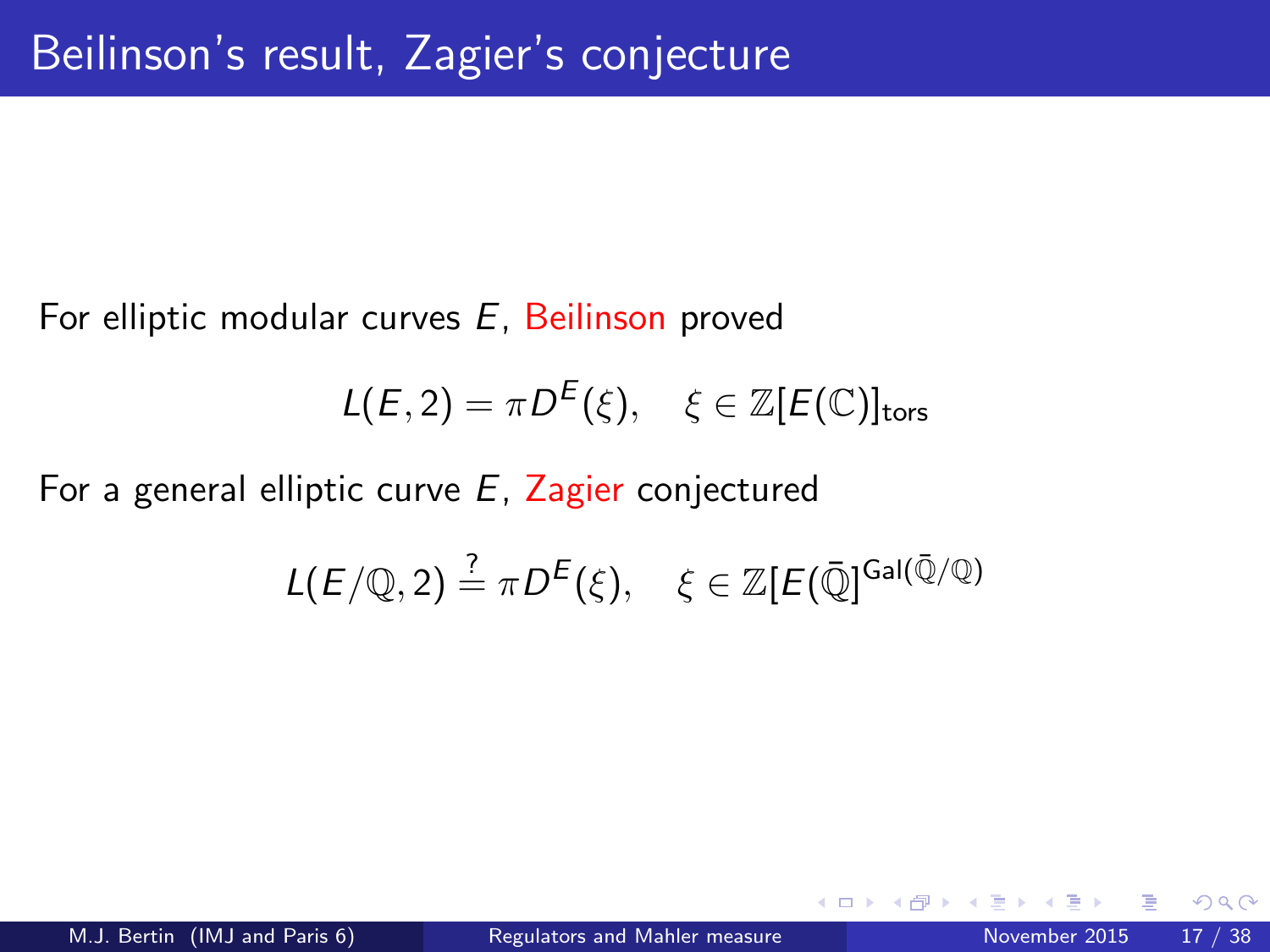Let X be a smooth projective algebraic curve defined over  $\mathbb C$  and let  $\mathbb C(X)$ be its function field. Let x,  $y \in \mathbb{C}(X)$  be two non-constant rational functions and let  $S \subset X$  be the set of zeros and poles of x or y. The image of the rational map  $(x,y): X\setminus S \to \mathbb{C}^* \times \mathbb{C}^*$  is of dimension 1; let  $A \in \mathbb{C}[x, y]$  be a defining equation.

## $\{x, y\} \in K_2(X) \otimes \mathbb{Q} \Leftrightarrow A$  "tempered"

(since the "Tame symbol" is related to the zeros of the face polynomials by CCGLS's paper at Inventiones (1994) that uses Puiseux's expansions) CCGLS=Cooper, Culler, Gillet, Long, Shalen "Plane curves associated to character varieties of 3-manifolds"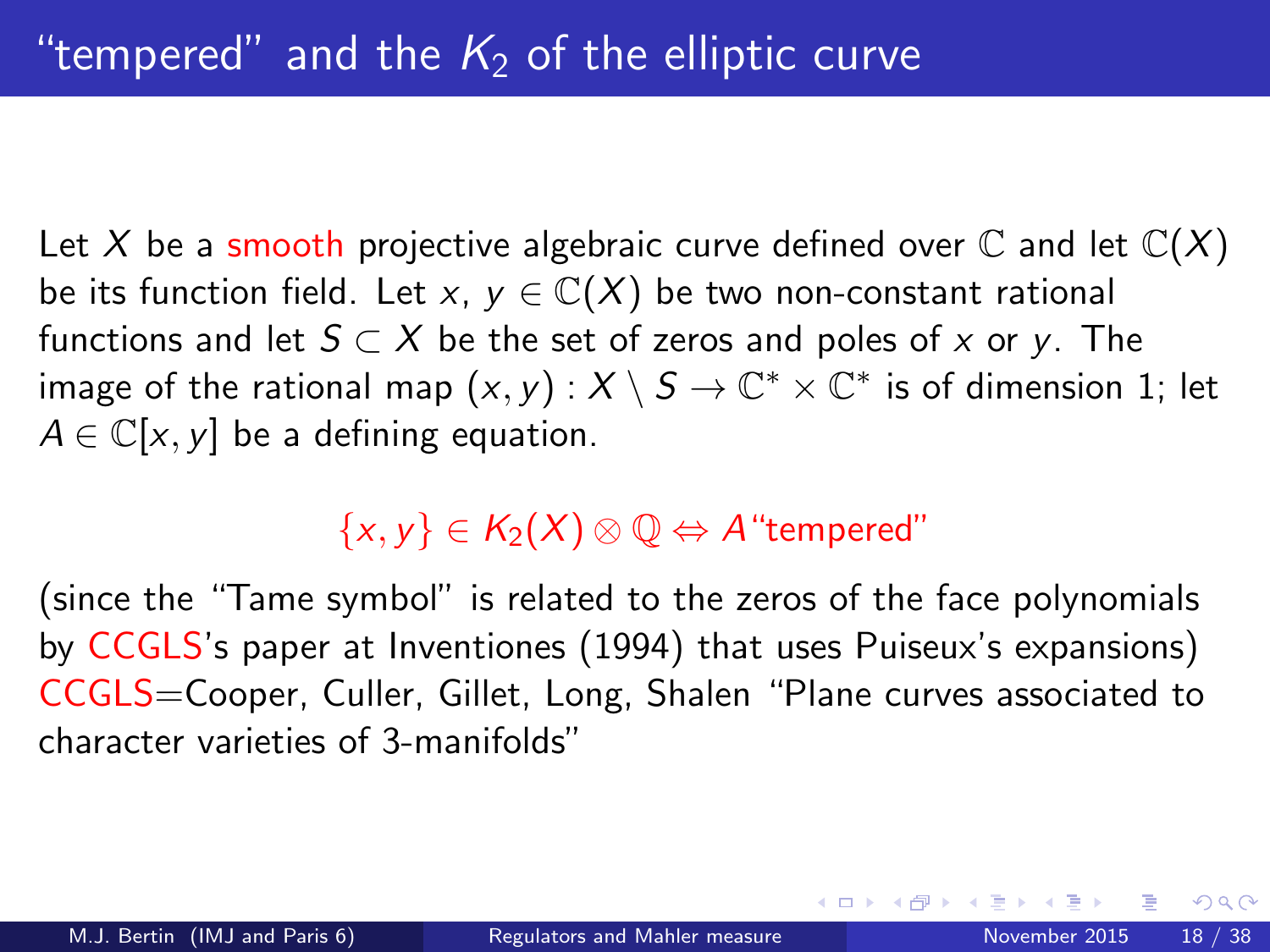The regulator  $r$  can be expressed as an integral

$$
r: K_2(E) \rightarrow \mathbb{C}
$$
  

$$
\{f, g\} \mapsto \frac{1}{2\pi} \int_{\gamma} \eta(f, g)
$$

with

$$
\eta(f,g) = \log |f| d(\arg g) - \log |g| d(\arg f),
$$

f and  $g \in \mathbb{Q}(E)$  and  $\gamma$  closed path not going through zeros and poles of f and  $g$  and generating the subgroup of cycles  $H_1(E,\mathbb{Z})^+$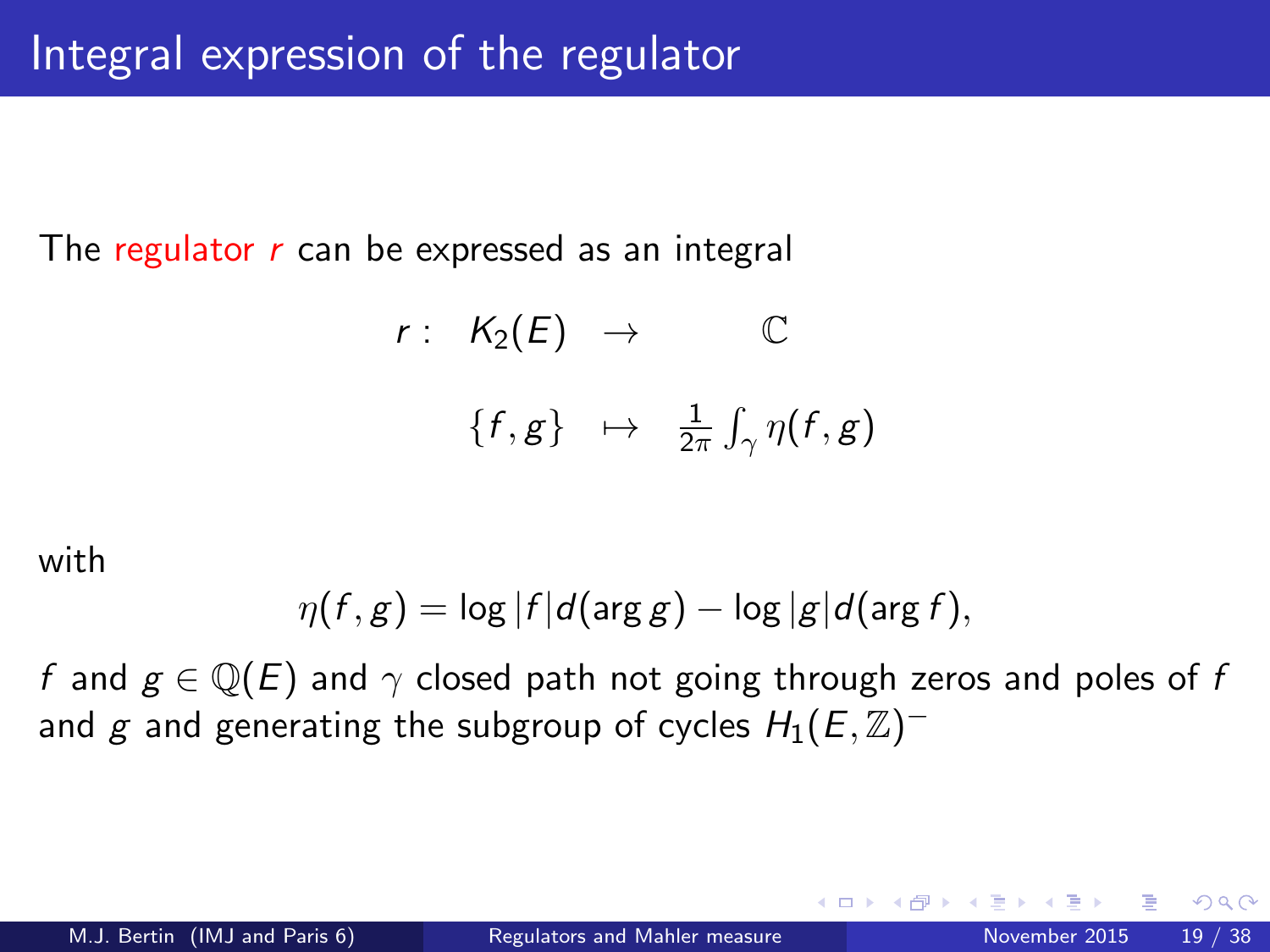The Mahler measure can be expressed as a regulator if we can prove that the path of integration in the expression of the Mahler measure belongs to  $H_1(E,\mathbb{Z})^-$ .

This is precisely the case for the polynomial  $P_{-2}$ .

Set  $P_{-2}(x_2, y_2)$  the polynomial

$$
P_{-2}(x_2, y_2) = (x_2 + 1)y_2^2 + (x_2^2 - 2x_2 + 1)y_2 + x_2(x_2 + 1).
$$

Then

$$
2m_{-2}=\pm r(\{x_2,y_2\}).
$$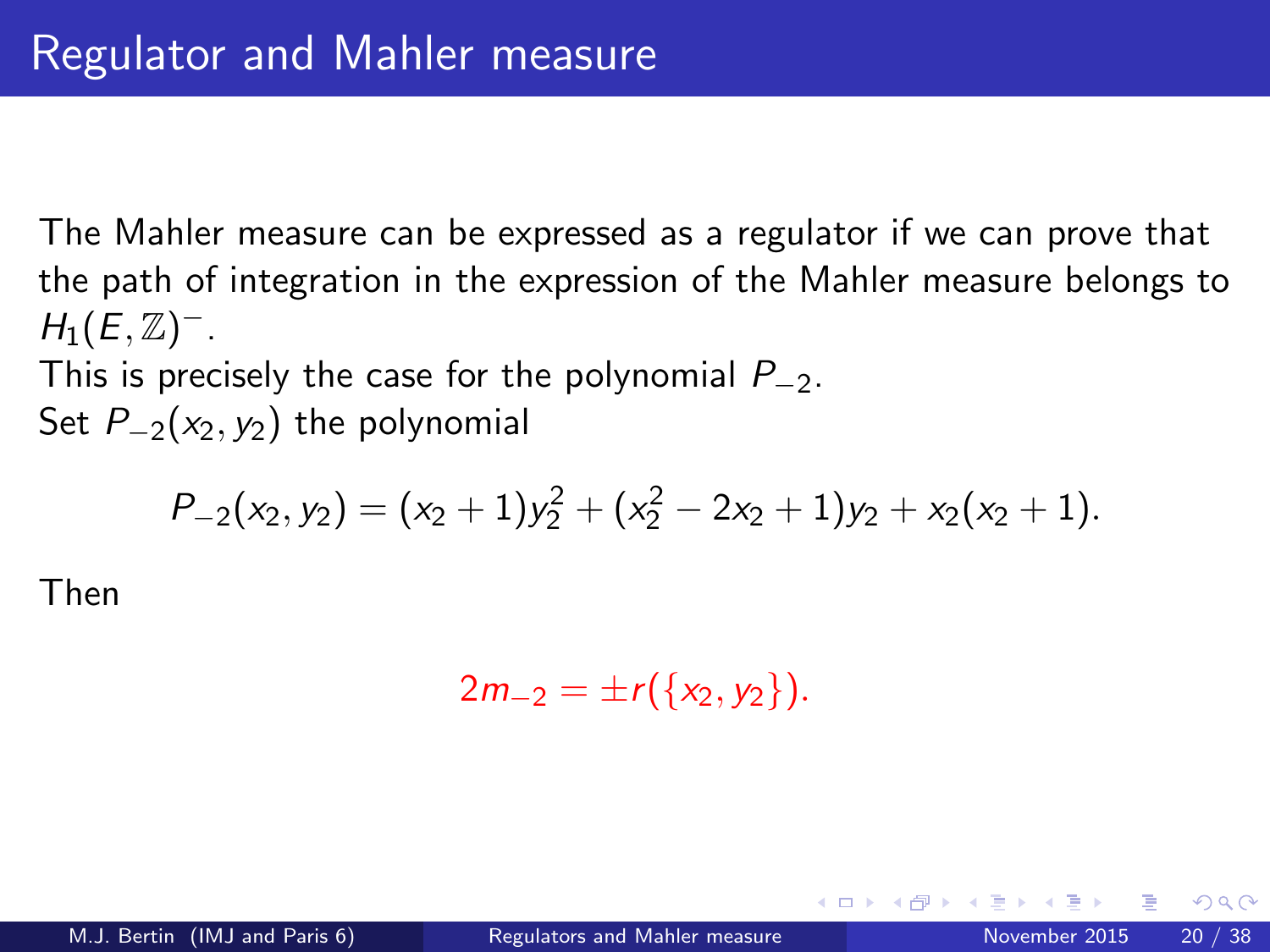Let  $\mathbb{Z}[\langle P \rangle]$  the subgroup of  $\mathbb{Z}[E(\mathbb{Q})]$  generated by  $P \in E(\mathbb{Q})$  and  $\mathbb{Z}[E(\mathbb{Q})]^-$  its quotient by the relation  $cl(-P) = -cl(P)$ . Define

 $\diamond: \mathbb{Z}[\langle P \rangle] \times \mathbb{Z}[\langle P \rangle] \rightarrow \mathbb{Z}[E(\mathbb{Q})]^{-1}$  $((f),(g)) \rightarrow (f) \diamond (g) = \sum_{m,n} a_n b_m cl((n-m)P)$ 

$$
(f) = \sum_{n \in \mathbb{Z}} a_n [nP], (g) = \sum_{n \in \mathbb{Z}} b_n [nP]
$$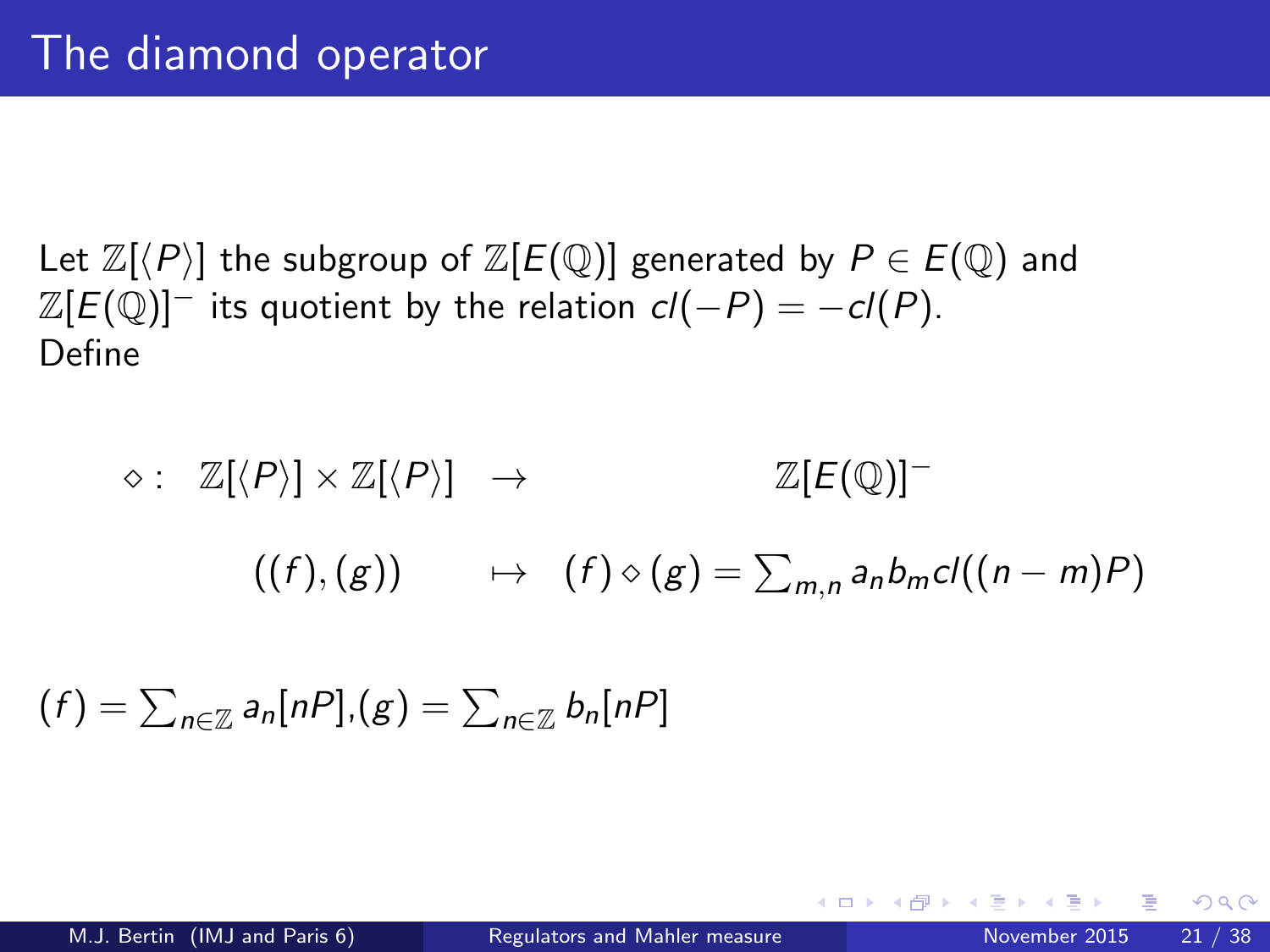# The elliptic dilogarithm (introduced by Bloch)

E elliptic curve on Q On  $E(\mathbb{C})$ , we have the representations

$$
E(\mathbb{C}) \qquad \overset{\sim}{\to} \quad \mathbb{C}/(\mathbb{Z}\tau + \mathbb{Z}) \quad \overset{\sim}{\to} \qquad \mathbb{C}^*/q^{\mathbb{Z}}
$$

$$
(\mathfrak{P}(u), \mathfrak{P}'(u)) \quad \mapsto \quad u \pmod{\Lambda} \qquad \mapsto \quad z = \exp 2\pi i u
$$

The elliptic dilogarithm  $D^E$  is

$$
D^{E}(P)=\sum_{n=-\infty}^{+\infty}D(q^{n}z)
$$

where D denotes the Bloch-Wigner dilogarithm.  $(D(z) = \Im(L_2^{[c]}(z) + \log |z| \log^{[c]}(1-z))$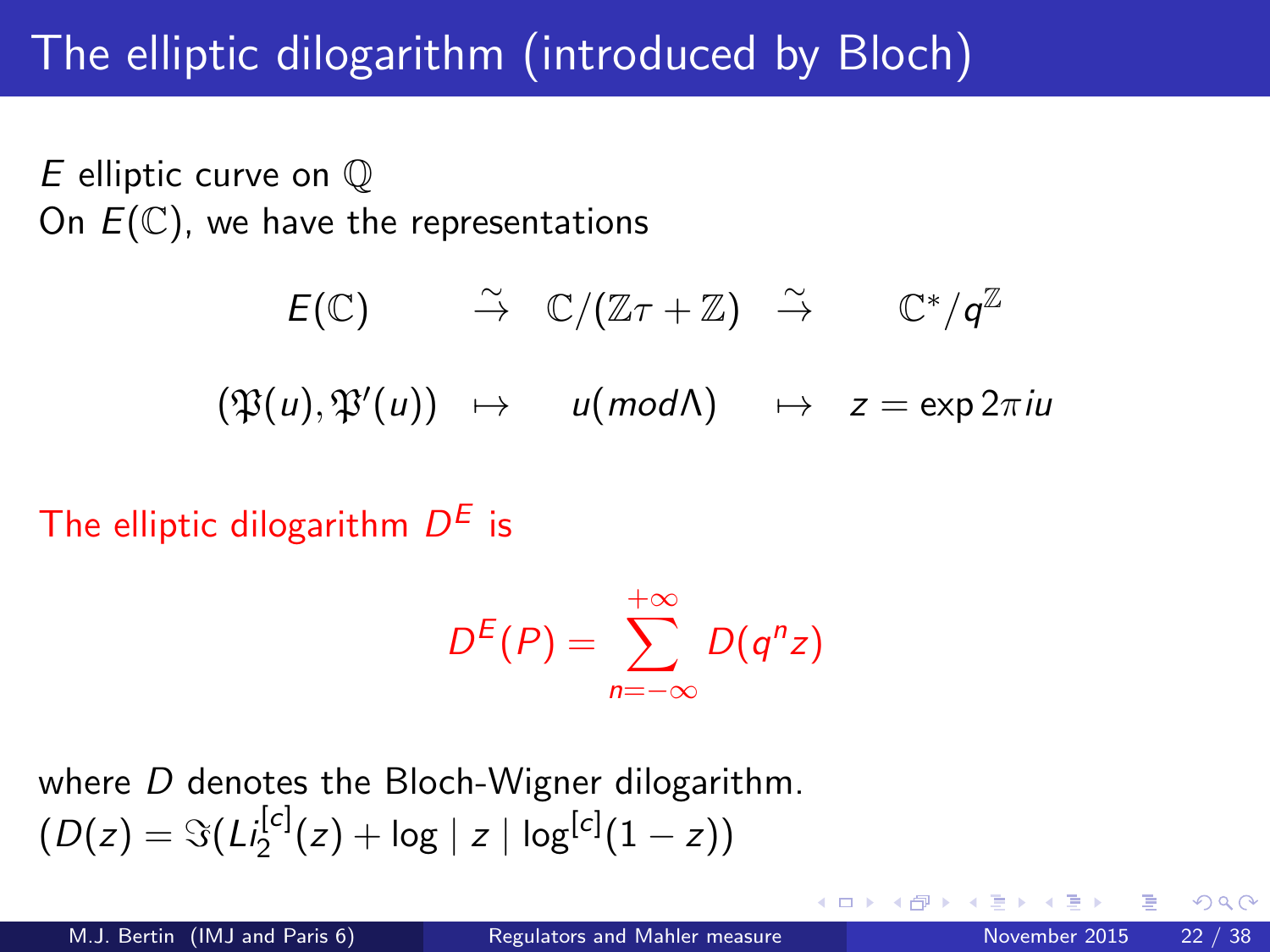#### Theorem

Let f and g functions on the elliptic curve E with divisors elements of  $\mathbb{Z}[\langle P \rangle]$  such that  $\{f, g\} \in K_2(E)$ , then

$$
\pi r(\{f,g\})=D^{E}((f)\diamond (g))
$$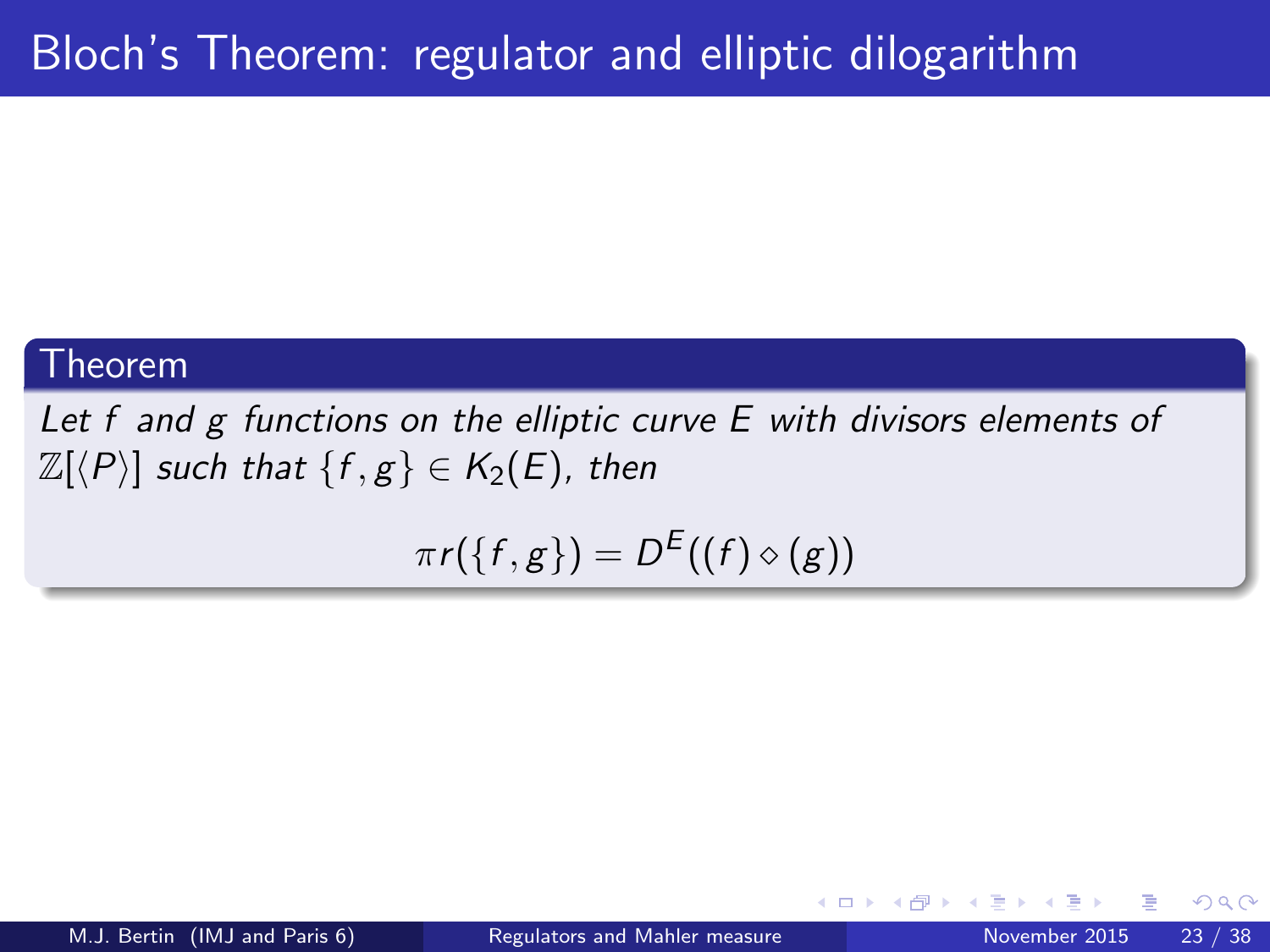Some years later (2008), in his thesis (not published in extenso), Touafek considered the elliptic curve  $E_2$  defined by the equation

$$
Y_2^2 + 2X_2Y_2 + 2Y_2 = (X_2 - 1)^3
$$

exhibited the isomorphisms between  $E_2$ , 20a1 and  $E^{\rm -2}$ , remarked that

 $\{X_2, Y_2\} \in K_2(E_2) \otimes \mathbb{Q}$ 

 $\{x_2,y_2\}\in \mathcal{K}_2(E^2)\otimes \mathbb{Q}$ 

and used Bloch's theorem to derive the equality

 $r({X_2, Y_2}) = r({X_2, Y_2})$ 

and conjectured their common value  $4b_{20}$ .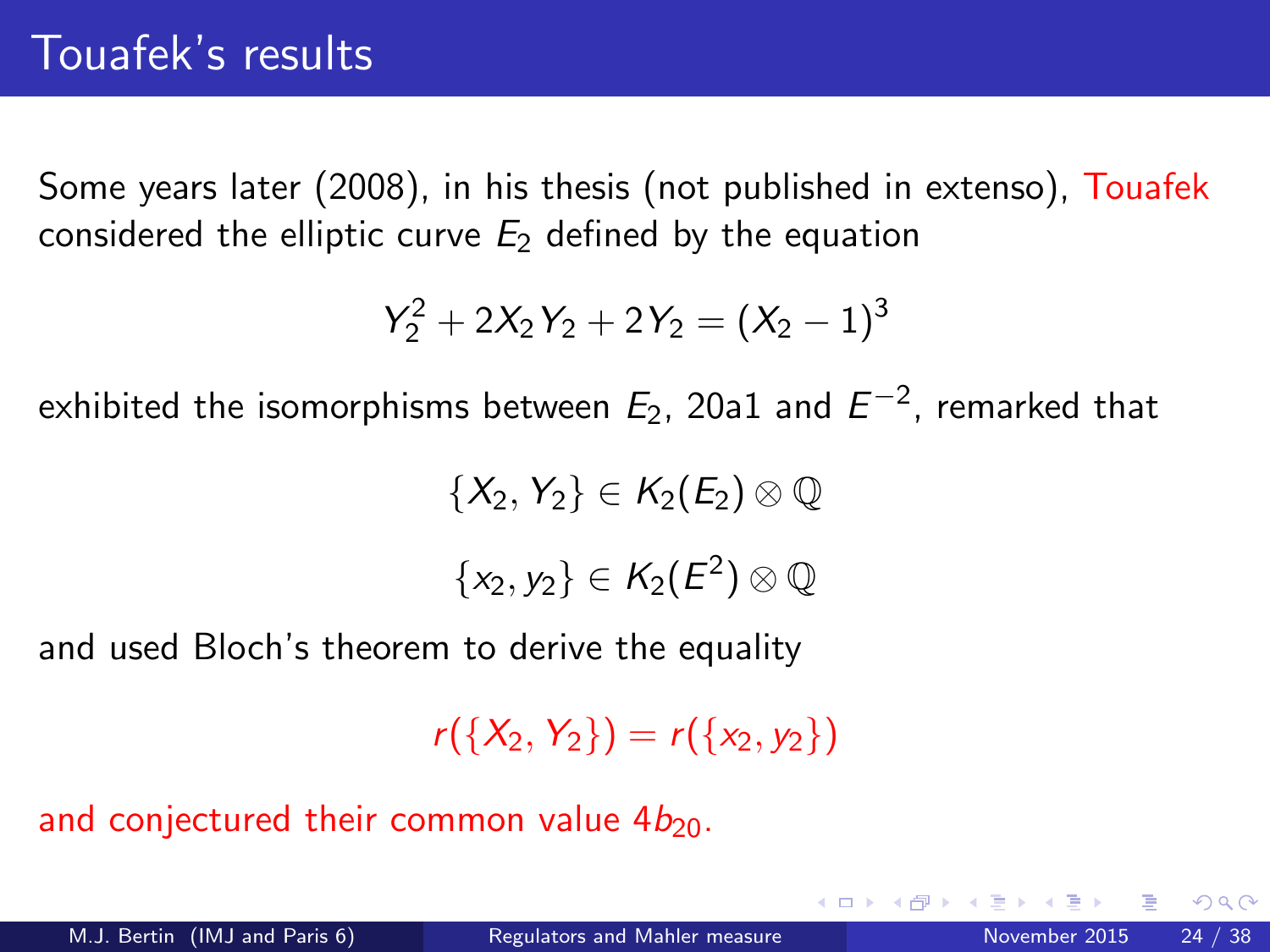# Proof of Touafek's conjecture: modular units

The idea is the parametrization by modular units. (Brunault, Mellit, Zudilin).

Recall that a modular unit is a modular function whose all zeros and poles are cusps, for example certain quotient of eta functions for  $\Gamma_0(20)$ . We proved the lemma

#### Lemma

The elliptic curve  $E_2$  defined by

$$
Y_2^2 + 2X_2Y_2 + 2Y_2 = (X_2 - 1)^3
$$

is isomorphic to the curve '20a1'  $[0, 1, 0, 4, 4]$  in Cremona's classification and can be parametrized by eta quotients, modular units on  $X_0(20)$ . More precisely

$$
X_2 = \frac{\eta(4\tau)^4}{\eta(20\tau)^4} \frac{\eta(10\tau)^2}{\eta(2\tau)^2}
$$
  

$$
Y_2 = -\frac{\eta(4\tau)}{\eta(\tau)} \frac{\eta(5\tau)^5}{\eta(20\tau)^5}
$$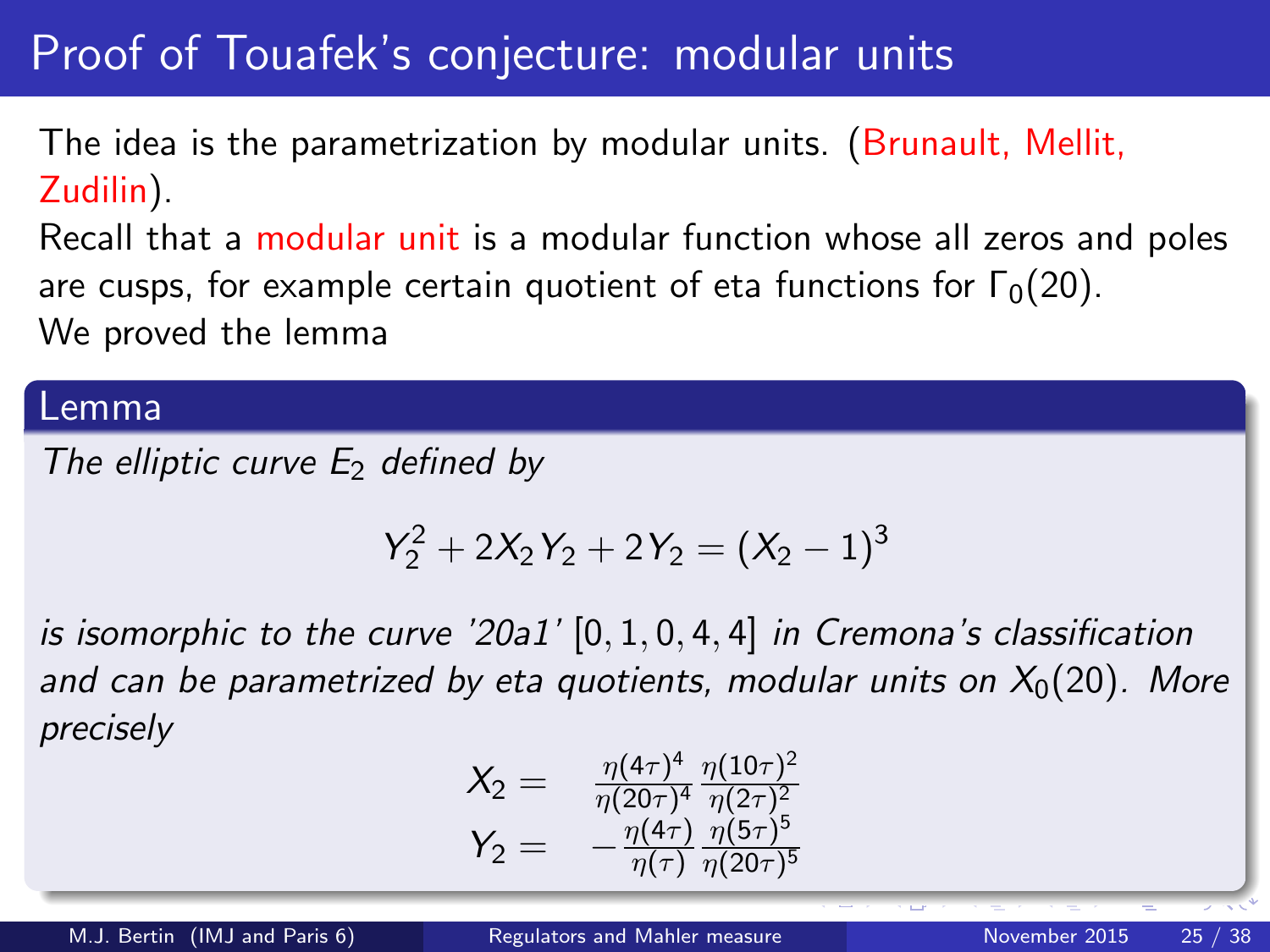Let us recall first the definition of the modular unit  $g_a$ :

$$
g_a(\tau) := q^{NB(a/N)/2} \prod_{\substack{n \geq 1 \\ n \equiv a \bmod N}} (1 - q^n) \prod_{\substack{n \geq 1 \\ n \equiv -a \bmod N}} (1 - q^n)
$$

Now it follows from the definition of a modular unit:

$$
\begin{array}{rcl}\nX_2 &=& \left(\frac{g_4 g_8}{g_2 g_6}\right)^2 \\
Y_2 &=& -\frac{g_5^4 g_{10}^2}{g_1 g_2 g_3 g_6 g_7 g_9}\n\end{array}
$$

4 0 8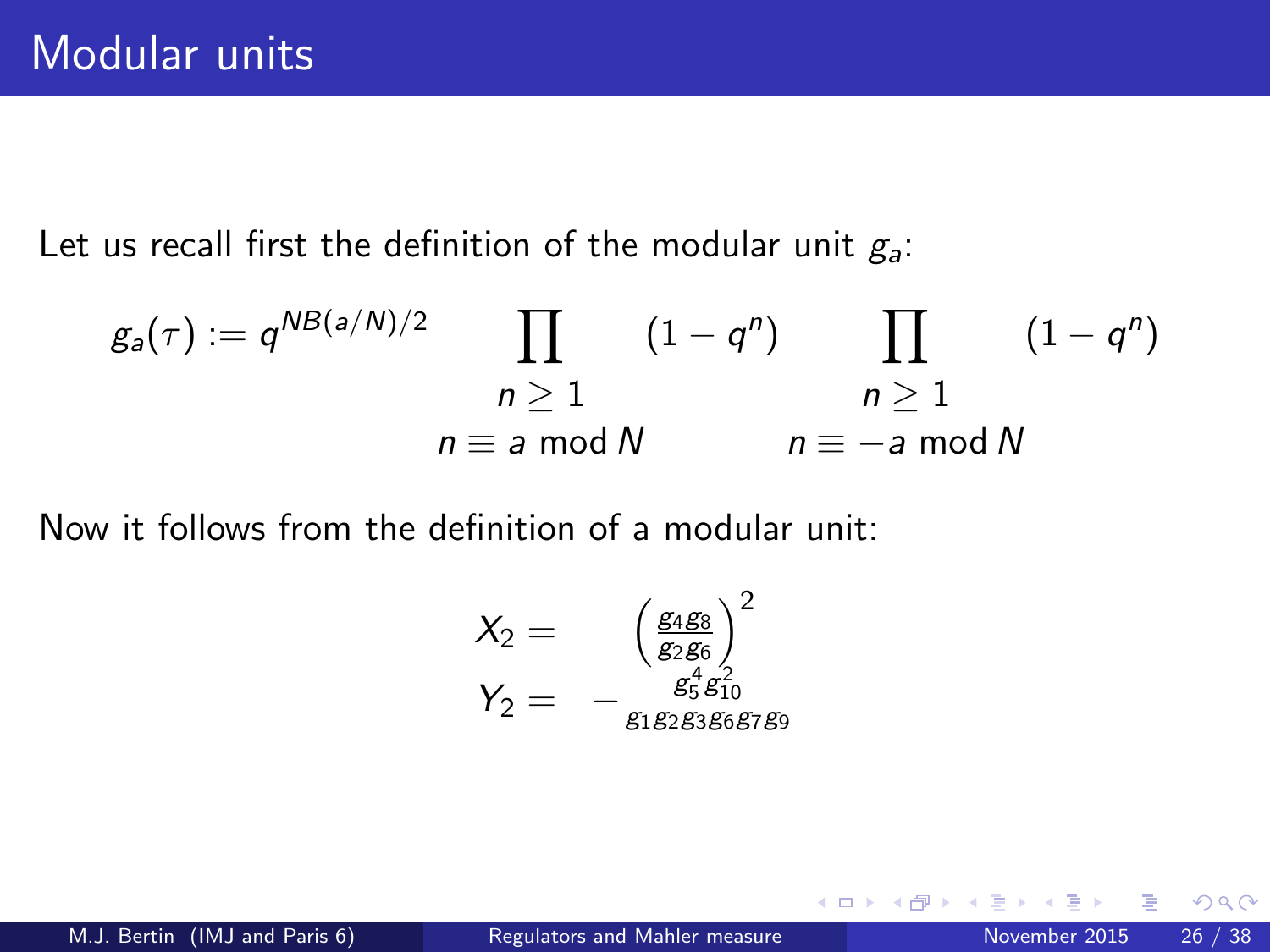# Main ingredient: Brunault-Mellit's theorem (proof by Zudilin)

#### Theorem

For integers a, b, c with ac and bc not divisible by N, we have the formula

<span id="page-26-0"></span>
$$
\int_{c/N}^{i\infty} \eta(g_a, g_b) = \frac{1}{4\pi} L(f(\tau) - f(i\infty), 2)
$$

where  $f(\tau) = f_{a,b;c}(\tau)$ ,  $f_{a,b;c} := e_{a,bc}e_{b,-ac} - e_{a,-bc}e_{b,ac}$  and

$$
e_{a,b}(\tau) = \frac{1}{2} \left( \frac{1 + \zeta_N^a}{1 - \zeta_N^a} + \frac{1 + \zeta_N^b}{1 - \zeta_N^b} \right) + \sum_{m, n \ge 1} (\zeta_N^{am + bn}) - \zeta_N^{-(am + bn)} q^{mn}
$$

 $\zeta_N := \exp(2\pi i/N), \ q := \exp(2\pi i \tau).$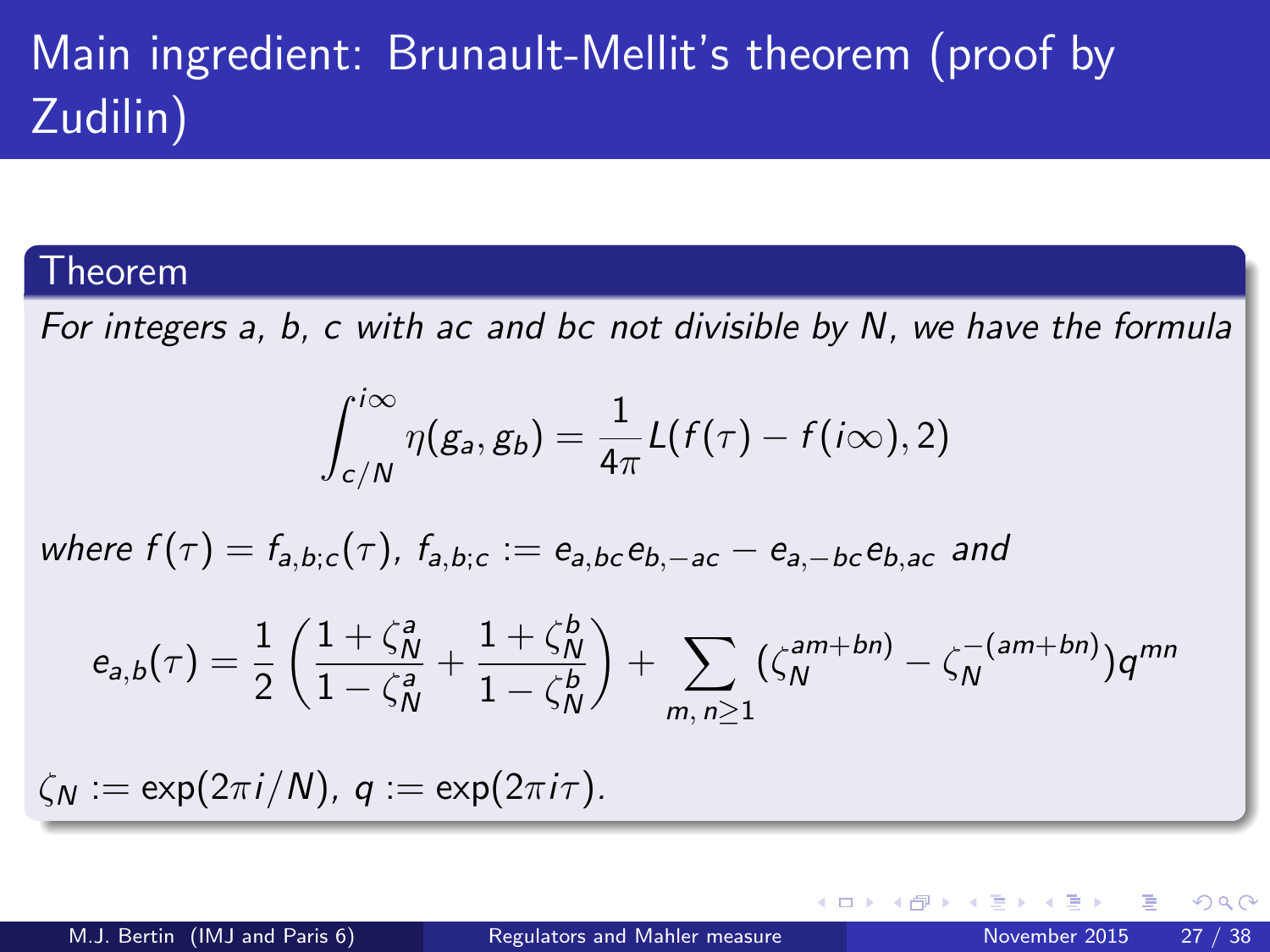## How to choose  $c$ : the path of integration

If  $\alpha,\,\beta\in\mathcal{H}^*$  satisfy  $\beta=M(\alpha),\ M\in\Gamma_0(\mathcal{N})$   $(\alpha$  and  $\beta$  are said equivalent under the action of  $\Gamma_0(N)$ ).

Any smooth path (for instance a geodesic path) projects to a closed path in the quotient space  $X_0(N)$ , hence determines an integral homology class in  $H_1(X_0(N), \mathbb{Z})$ , which depends only on  $\alpha$  and  $\beta$  and not on the path chosen. In fact the class depends only on the matrix  $M$ . This homology class is denoted by the modular symbol  $\{\alpha,\beta\}_{\mathsf{\Gamma}_0(\mathsf{N})}.$  Conversely, every homology class  $\gamma \in H_1(X_0(N), \mathbb{Z})$  can be represented by such a modular symbol  $\{\alpha,\beta\}_{\mathsf{\Gamma}_0(\mathsf{N})}.$ For  $f \in S_2(\Gamma_0(N))$ ,

$$
\langle \gamma, f \rangle := \int_{\gamma} 2\pi i f(z) dz = 2\pi i \int_{\alpha}^{\beta} f(z) dz
$$

is called a period of the cusp form  $f$ . Elements of  $H_1^-(X_0(N),\mathbb{R})$  are identified by

<span id="page-27-0"></span>
$$
\langle \gamma, f \rangle \in i\mathbb{R} \Longleftrightarrow \gamma \in H_1^-(X_0(\underline{N}), \underline{\mathbb{R}}).
$$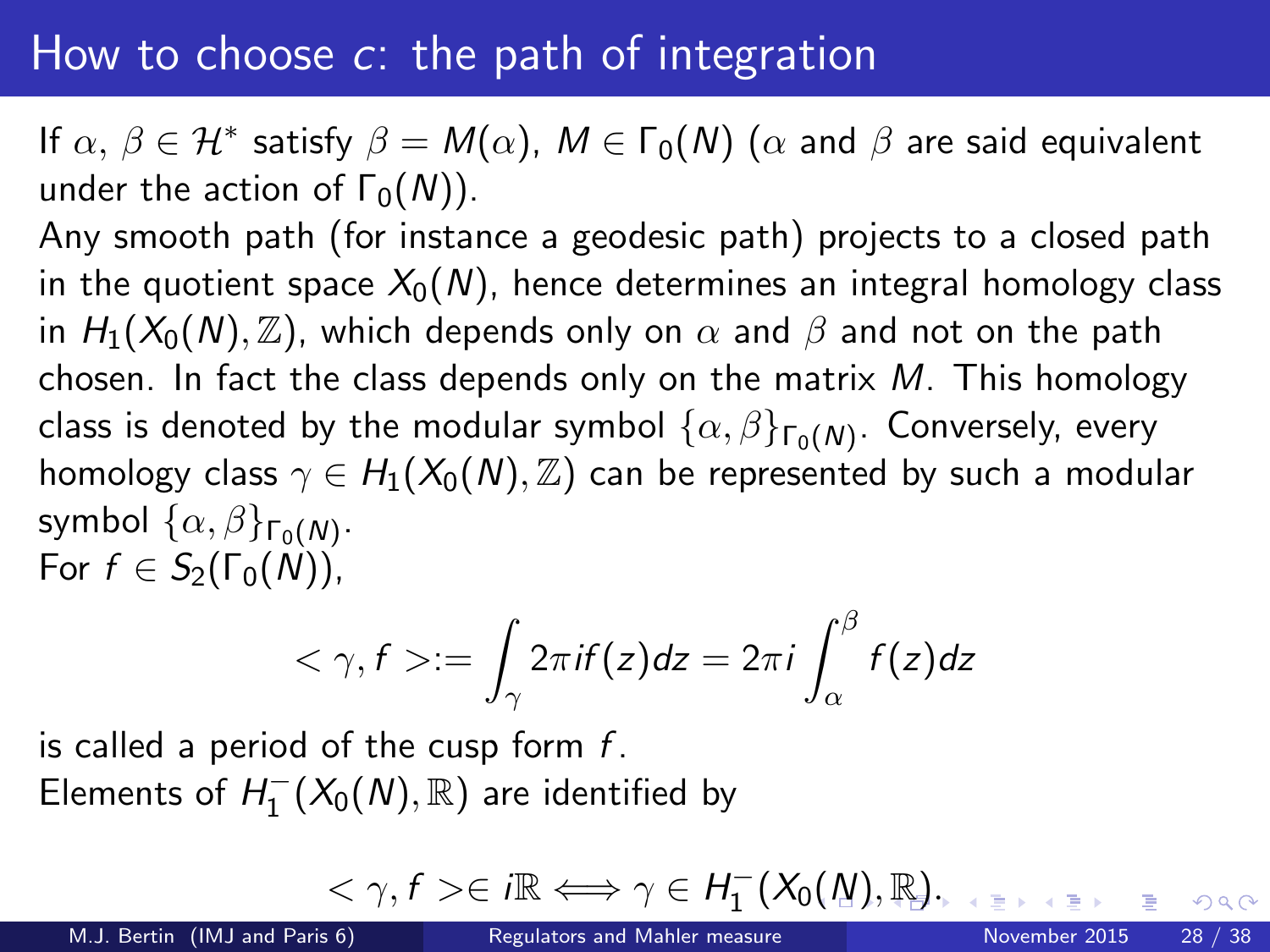Recall also that by the Manin-Drinfeld theorem, the rational homology  $H_1(X_0(N), \mathbb{Q})$  is generated by paths between cusps.

The closed path of integration  $\gamma$  generating  $H_1(E,\mathbb{Z})^+$  in the expression of the regulator becomes under the parametrization a closed path generator of  $H_1^-(X_0(20),\mathbb{Z})$ , hence an appropriate modular symbol we can compute using Sage. We can take the closed path  $\{-3/20, 3/20\}$  and apply theorem B-M-Z. So

$$
r({X_2, Y_2})
$$
  
=  $\frac{1}{2\pi} \left( \int_{-3/20}^{i\infty} - \int_{3/20}^{i\infty} \right) \eta \left( \frac{g_4 g_8}{g_2 g_6} \right)^2$ ,  $\frac{g_5^4 g_{10}^2}{g_1 g_2 g_3 g_6 g_7 g_9}$   
=  $\frac{1}{4\pi^2} 4 \times 20L(f, 2)$ 

f is the newform of conductor 20

<span id="page-28-0"></span>
$$
f(q) = q - 2q^3 - q^5 + 2q^7 + q^9 + \dots
$$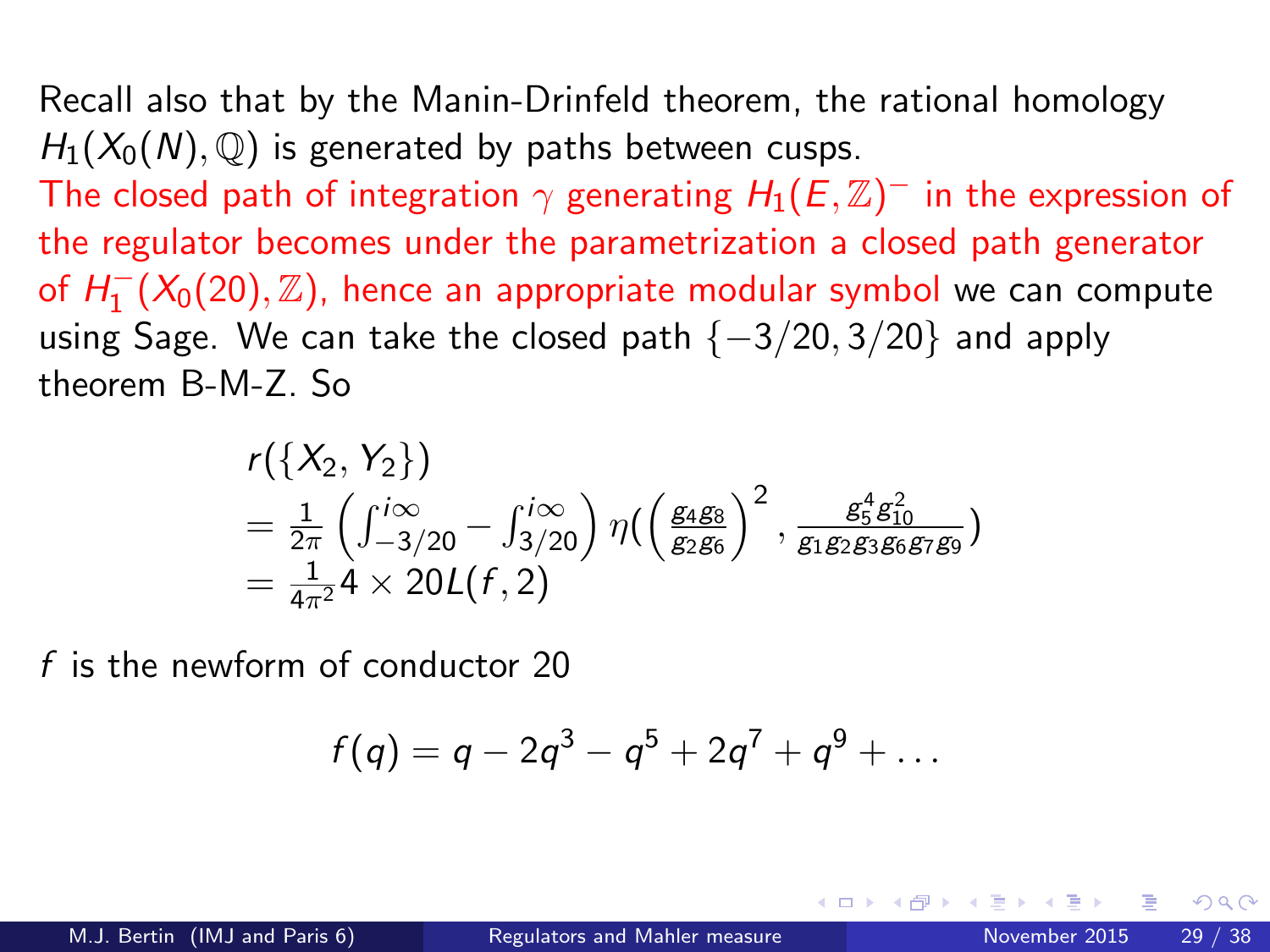# The end

We have just proved Touafek's conjecture

$$
r({X_2, Y_2}) = \frac{1}{2\pi^2}40L(f, 2) = 4b_{20}
$$

and previously it was obtained

$$
r({X_2, Y_2}) = r({x_2, y_2})
$$

$$
2m_{-2}=\pm r(\{x_2,y_2\}).
$$

We deduce Boyd's conjecture

$$
m_{-2}=m(P_{-2})=2b_{20}
$$

where  $b_{20} = \frac{20}{4\pi^2} L(E^{-2}, 2)$ .

 $\leftarrow$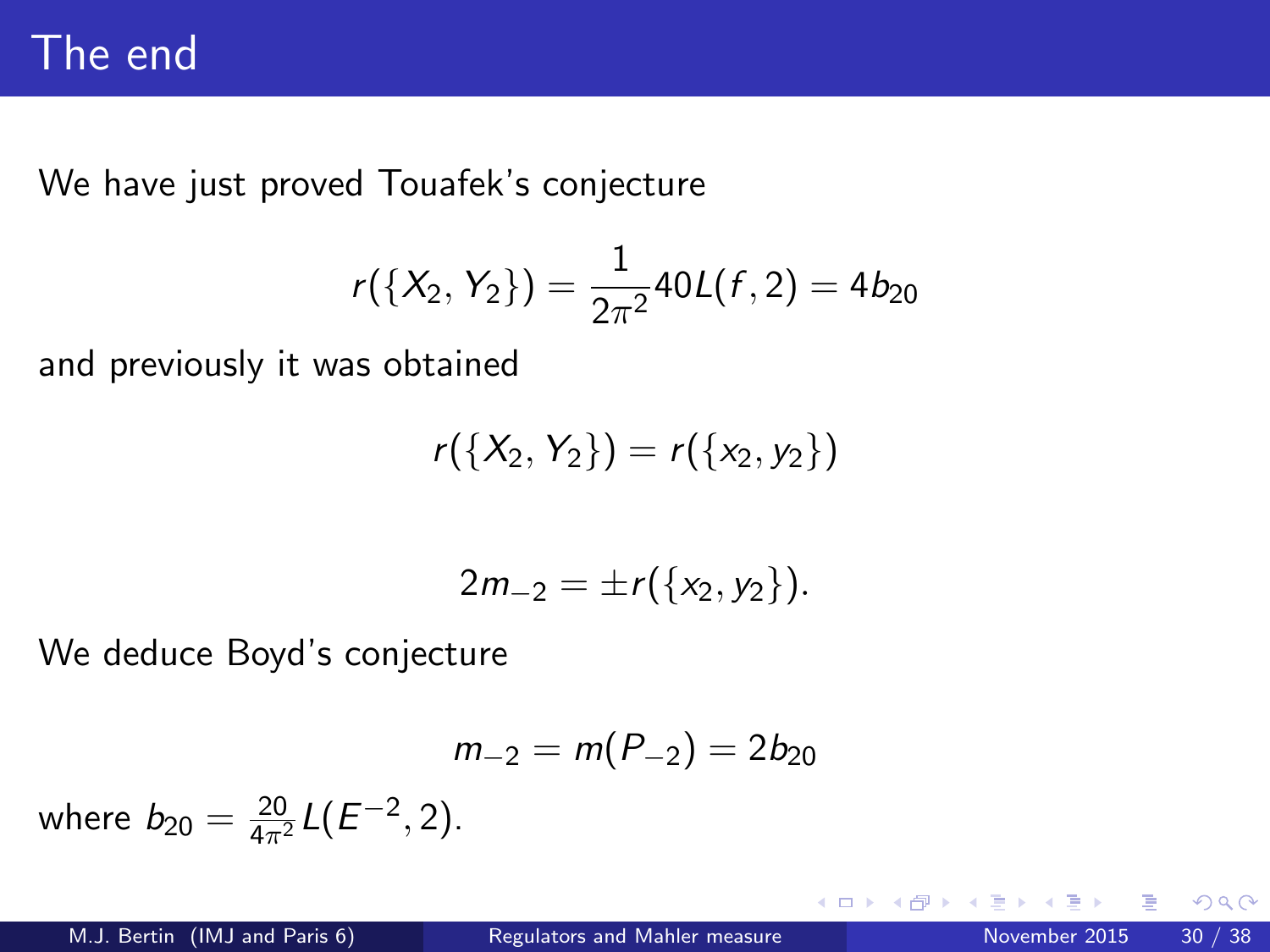## Proof of the second conjecture

Similarly, Touafek considered the isomorphic curves  $E^4$  defined by

$$
(x_1 + 1)y_1^2 + (x_1^2 + 4x_1 + 1)y_1 + x_1(x_1 + 1) = 0
$$

and the elliptic curve  $E_1$  defined by

$$
Y_1^2 + 2X_1Y_1 - X_1^3 + X_1 = 0.
$$

Both polynomials are tempered; so the respective regulators  $r({x_1, y_1}$  and  $r({X_1, Y_1})$  can be defined and from Touafek's computations we can also deduce the equality

$$
r({x_1,y_1})=\frac{3}{2}r({X_1,Y_1}).
$$

Touafek proved also the relation

$$
r({X_2, Y_2}) = r({X_1, Y_1}).
$$

As previously we get

$$
2m_4=r(\{x_1,y_1\}).
$$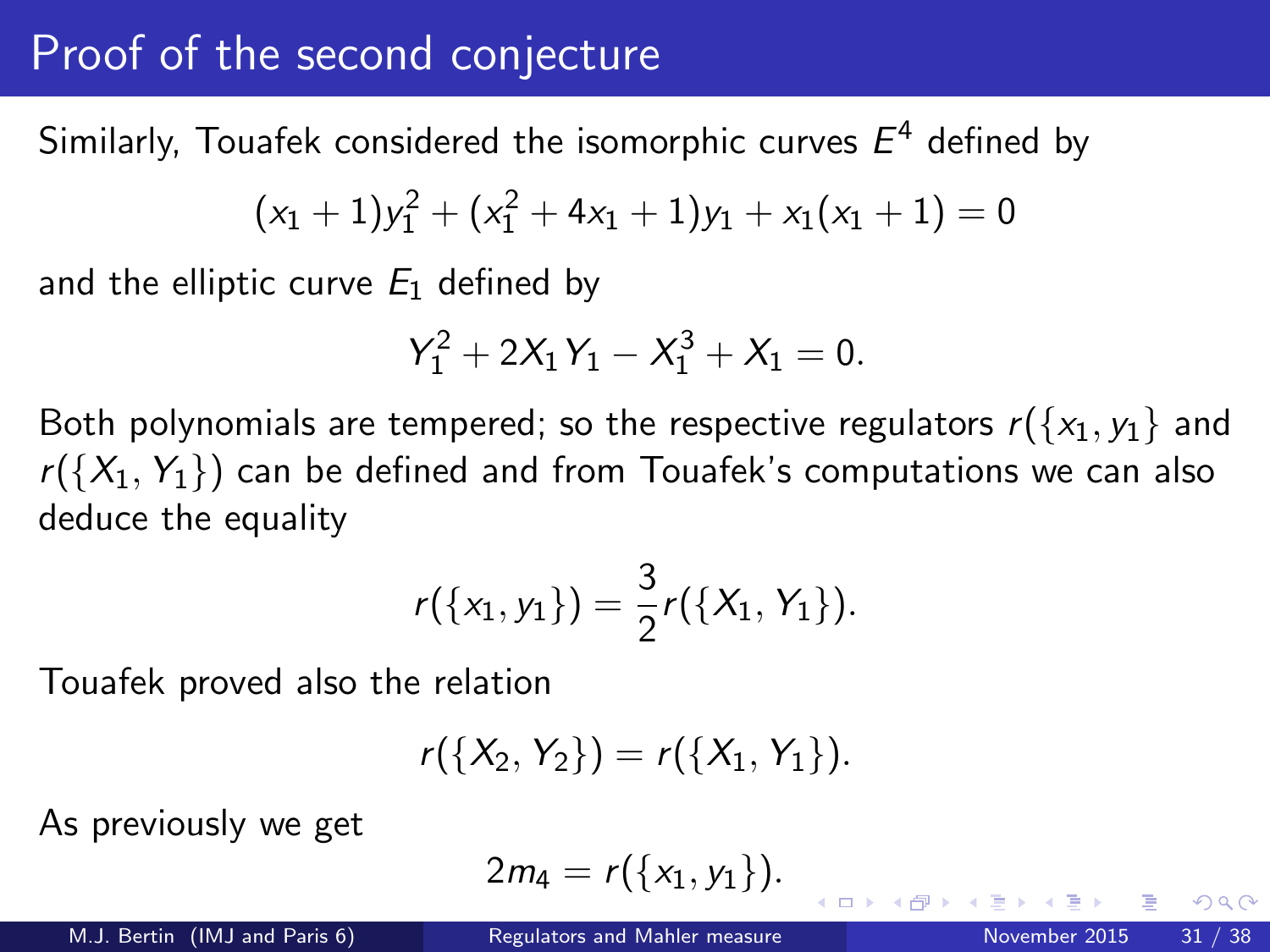Finally, it follows

$$
2m_4 = r({x_1, y_1}) = \frac{3}{2}r({X_1, Y_1})
$$
  
=  $\frac{3}{2}r({X_2, Y_2})$   
=  $\frac{3}{2}4b_{20}$ 

Þ

∍  $\sim$ ×

**K ロ ト K 伊 ト K** 

重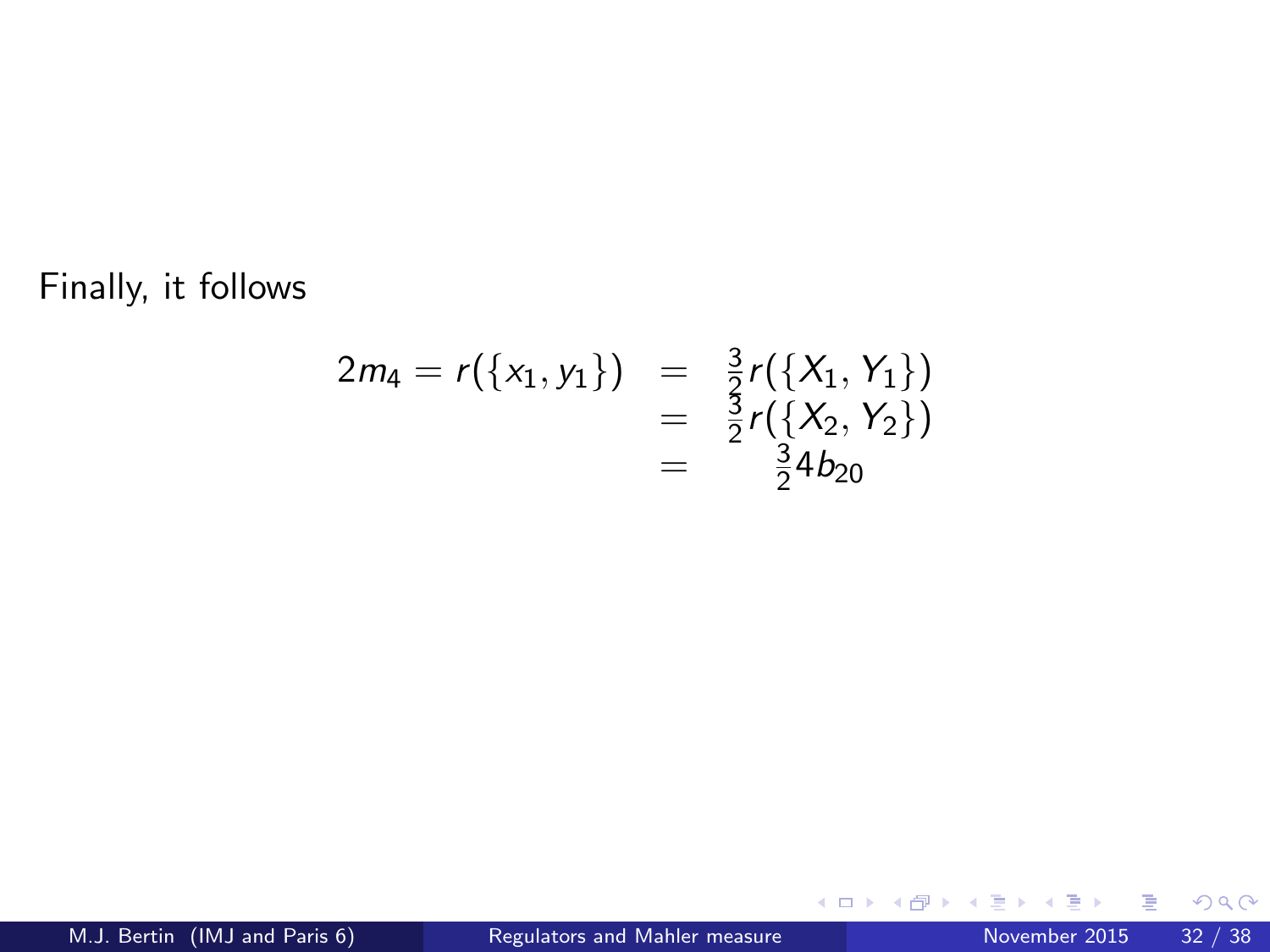Let

$$
P_1 = y_1^2(x_1 + 1)^2 + y_1(2(x_1 + 1)^2 - 9x_1) + (x_1 + 1)^2
$$
  

$$
P_2 = (x_2 + 1)^2y_2^2 + x_2y_2 + (x_2 + 1)^2
$$

Boyd conjectured

$$
m(P_1) \stackrel{?}{=} 4\frac{21}{4\pi^2}L(f_{21}, 2) = 4b_{21}
$$

$$
m(P_2) \stackrel{?}{=} \frac{3}{2}\frac{21}{4\pi^2}L(f_{21}, 2) = \frac{3}{2}b_{21}
$$

I proved (2004) that the elliptic curves defined by  $P_1$  and  $P_2$  are both isomorphic to  $E_1$  defined by

$$
Y_1^2 + 3X_1Y_1 = X_1(X_1 - 1)^2,
$$
  

$$
\pi r(\lbrace X_1, Y_1 \rbrace) = 8D^{E_1}((1, 0))
$$

and conjectured

$$
\pi r({X_1, Y_1}) \stackrel{?}{=} 4b_{21}.
$$

 $\leftarrow$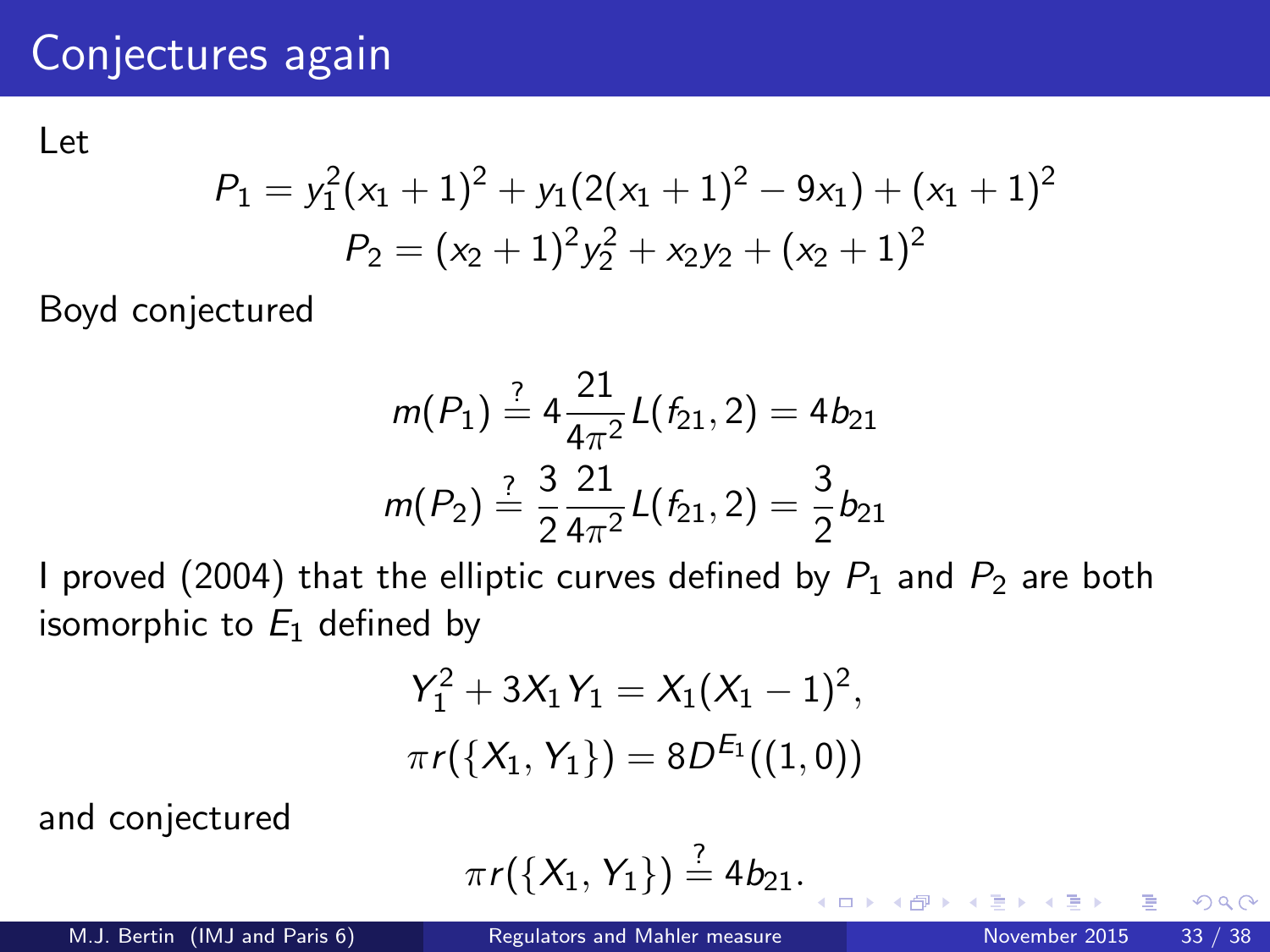This last conjecture can be deduced from Brunault's or Lalin-Samart-Zudilin's results. I propose a variant obtained from discussions with  $\Omega$  Lecacheux.

The curve  $E_1$  is 2-isogenous to  $E_0 = 21a_1$  defined by

$$
y^2 + xy = x^3 - 4x - 1.
$$

$$
E_0(\mathbb{Q}) \quad \simeq \quad \mathbb{Z}/4\mathbb{Z} \times \mathbb{Z}/2\mathbb{Z} \\ \quad \simeq \quad \langle P = (5,8) \rangle \times \langle Q = (-2,1) \rangle
$$

We get

$$
2P = (2,-1) \quad 3P = (5,-13) \quad P + Q = (-1,-1) \quad 3P + Q = (-1,2)
$$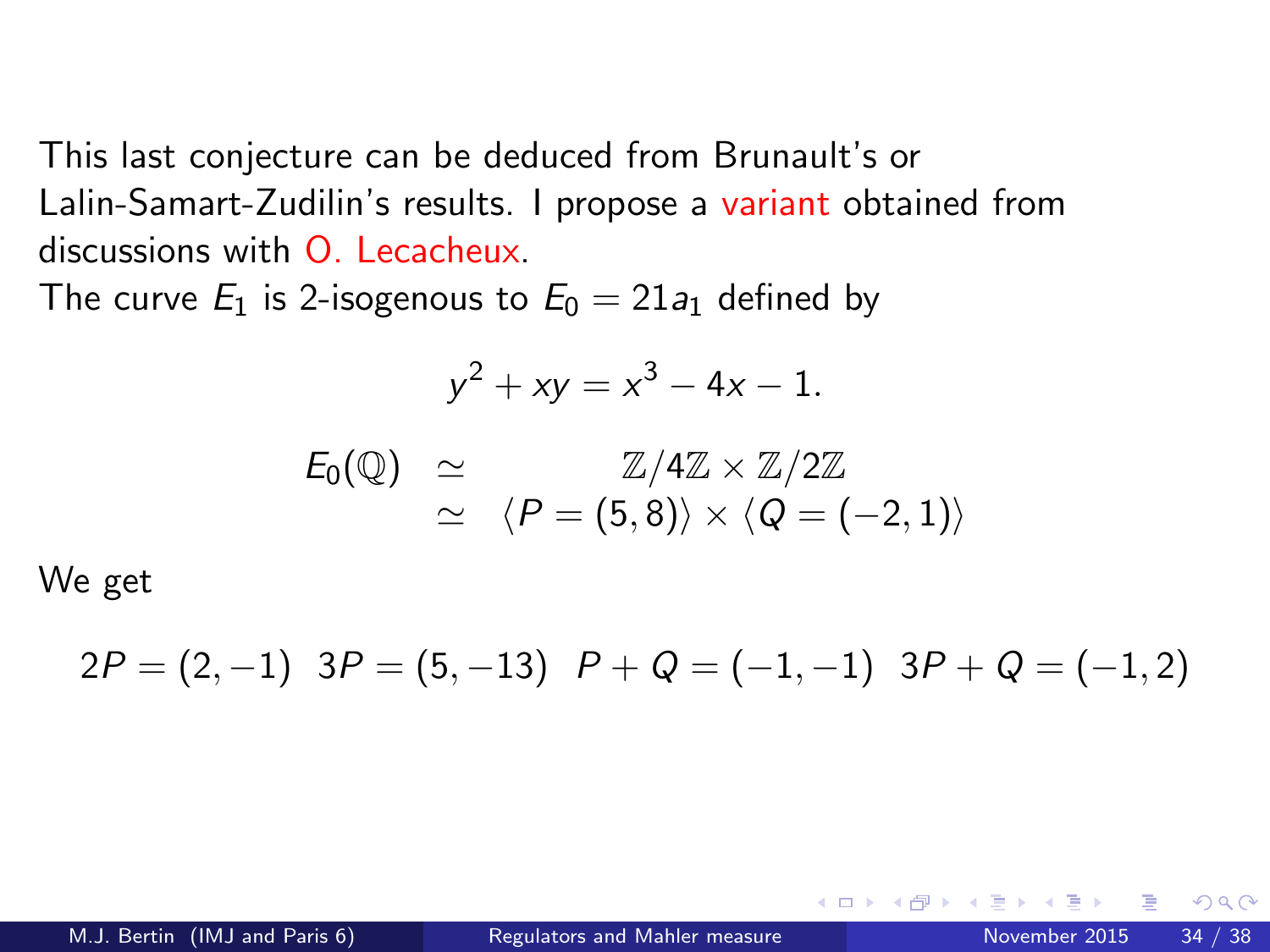Now choose the following isomorphism from the modular curve  $X_0(21)$ into  $E_0$ :

| cusps        | 0            | $1/3$        | $1/7$        | $\infty$ |
|--------------|--------------|--------------|--------------|----------|
| $\downarrow$ | $\downarrow$ | $\downarrow$ | $\downarrow$ |          |
| 3P           | $3P + Q$     | $Q$          | $(0)$        |          |

4 0 8

 $\rightarrow$ 

э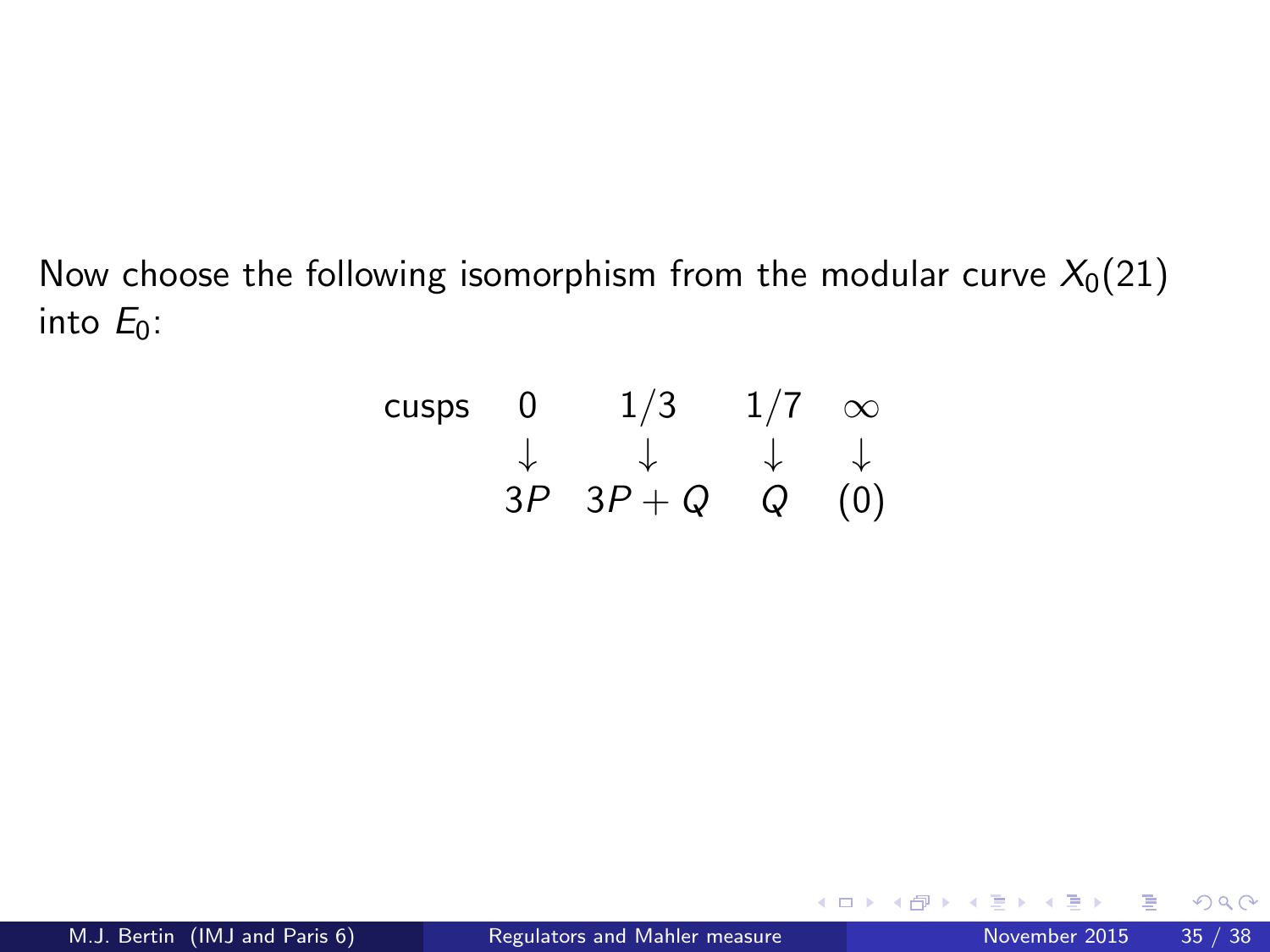Define the modular units

$$
\begin{array}{rcl}\n(f) & = & 2(Q) - 2(0) & f = & \frac{\eta(7\tau)\eta(3\tau)^3}{\eta(\tau)\eta(21\tau)^3} \\
(g) & = & 4(3P + Q) - 4(0) & g = & \frac{\eta(3\tau)\eta(7\tau)^7}{\eta(\tau)\eta(21\tau)^7}\n\end{array}
$$

<span id="page-35-0"></span>活

**4 ロ ▶ 4 母 ▶ 4** 

э  $\sim$  $-4$ ≃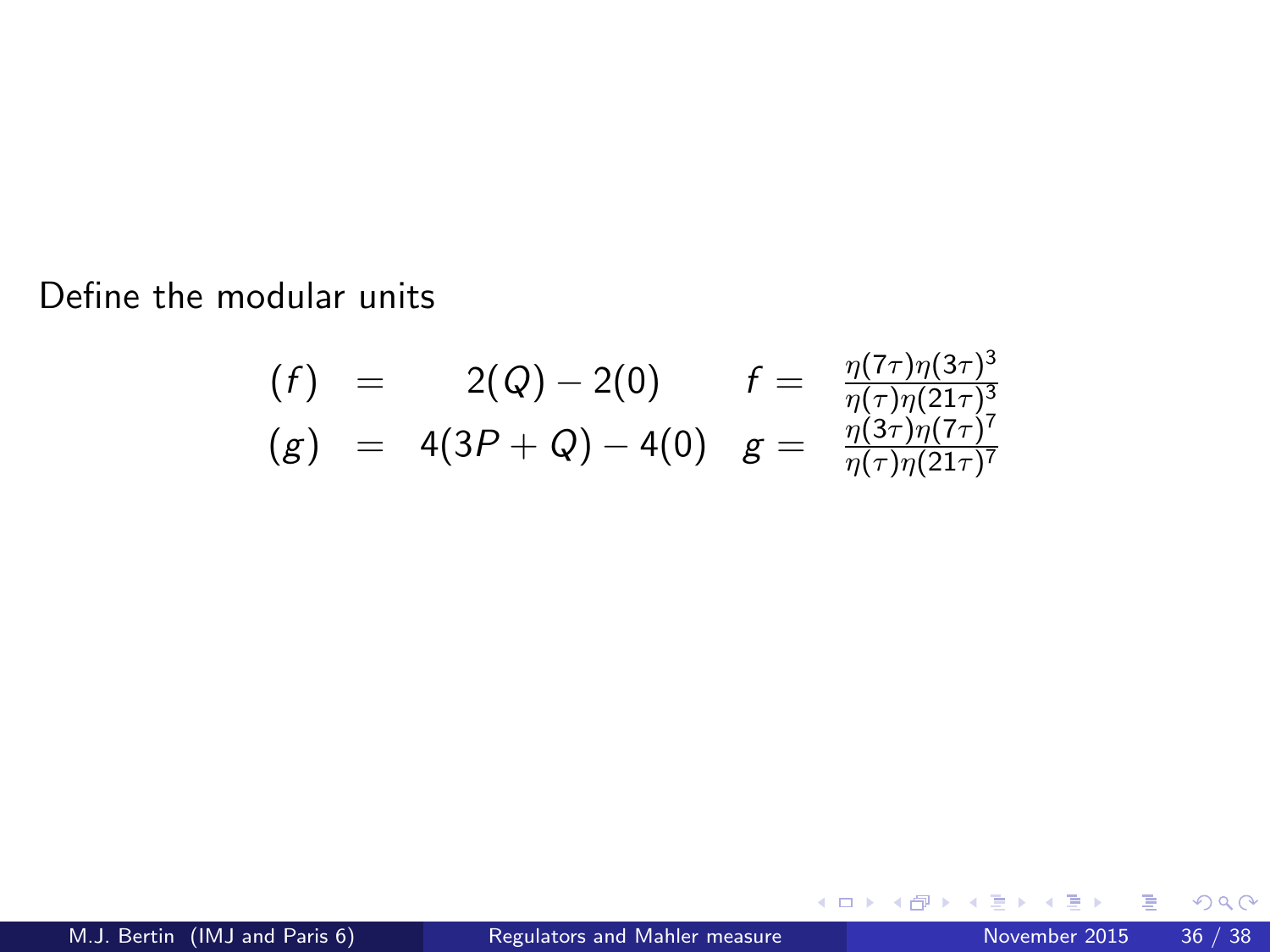#### Theorem

Let E the elliptic curve defined by the tempered polynomial

$$
Y^2 - (2X + 1)(X - 2)Y + (X - 1)^4
$$

The curves E and  $E_0$  are isomorphic by

$$
x = X - 2
$$
  
\n
$$
y = Y - X2 + X + 2
$$
  
\n
$$
X = x + 2
$$
  
\n
$$
Y = y + x2 + 3x
$$

The curve  $E$  is parametrisable by the modular units  $f$  and  $g$ 

$$
r({X, Y}) = \frac{1}{2\pi} \int_{-8/21}^{8/21} \eta \left( \frac{g_3^2 g_6^2 g_9^7}{g_1 g_2 g_4 g_5 g_8 g_{10}}, \frac{g_7^6}{g_1 g_2 g_4 g_5 g_8 g_{10}} \right)
$$
  
=  $4 \times \frac{21}{4\pi^2} L(f_{21}, 2)$   
=  $4b_{21}$   
=  $\frac{8}{\pi} (D^{E_0}(P) - D^{E_0}(P + Q))$ 

M.J. Bertin (IMJ and Paris 6) [Regulators and Mahler measure](#page-0-0) November 2015 37 / 38